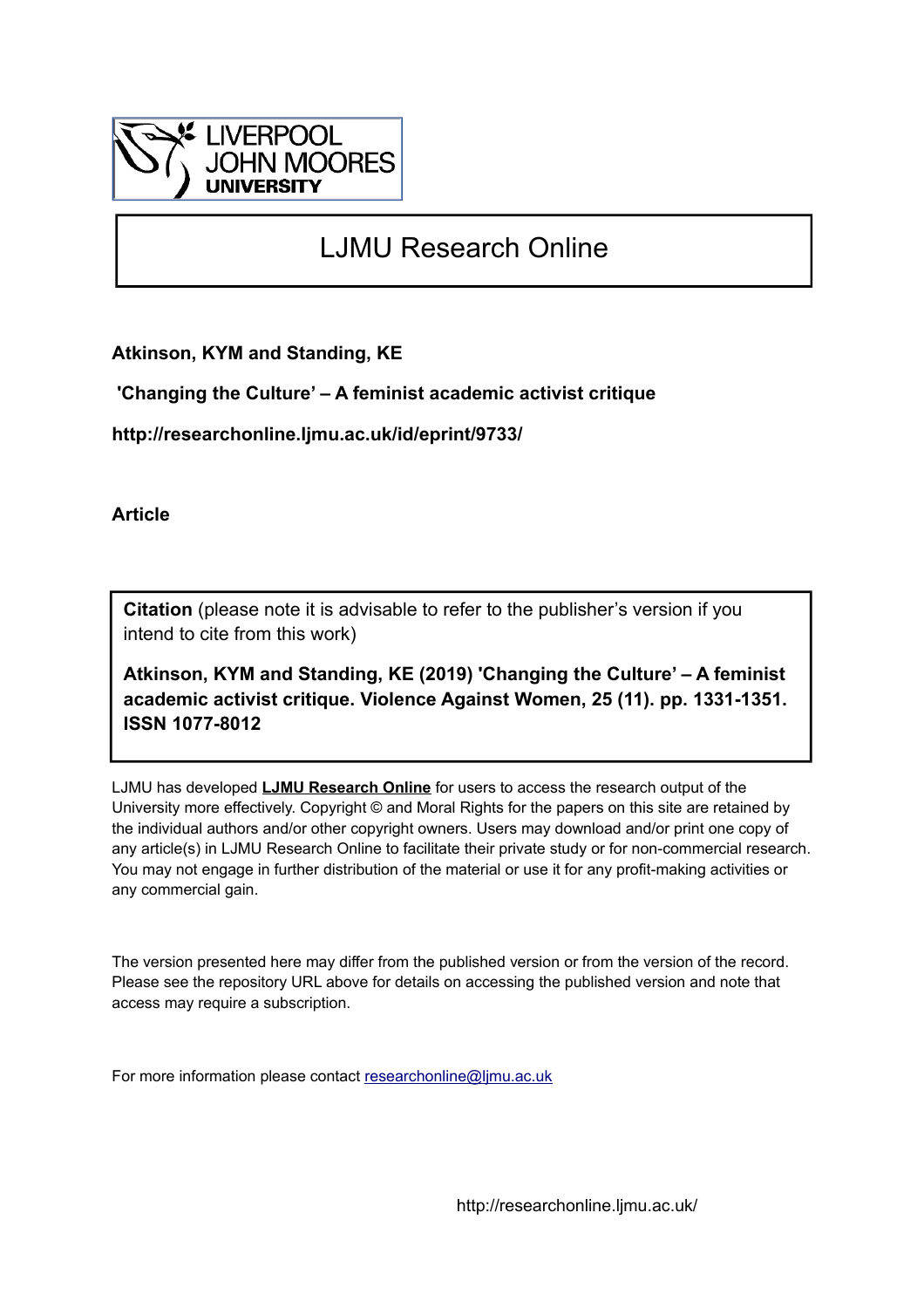# **'Changing the Culture'? – A feminist academic activist critique**

Kym Atkinson, Liverpool John Moores University

Kay Standing, Liverpool John Moores University

Author biographies:

Kym Atkinson is a PhD researcher and Lecturer in Criminology at Liverpool John Moores University. Her PhD explores women's experiences of sexual violence whilst at university and the multitude of university responses to this. She is based within the Centre for the Study of Crime, Criminalisation and Social Exclusion.

Dr Kay Standing is a Reader in Gender Studies at Liverpool John Moores University. Her research interests are in gender, GBV and education in the UK and Nepal. She is part of the Tender national partnership programme working in schools to prevent domestic abuse and sexual violence by promoting healthy relationships based on equality and respect.

Affiliation: Liverpool John Moores University, UK

Research grants: none

Conflict of interest: none

Contact details: [k.atkinson@2015.ljmu.ac.uk](mailto:k.atkinson@2015.ljmu.ac.uk)

Acknowledgements: We would like to thank the guest editors of the special edition, the anonymous reviewers, and Dr Una Barr and Dr Helen Monk for their helpful comments and feedback.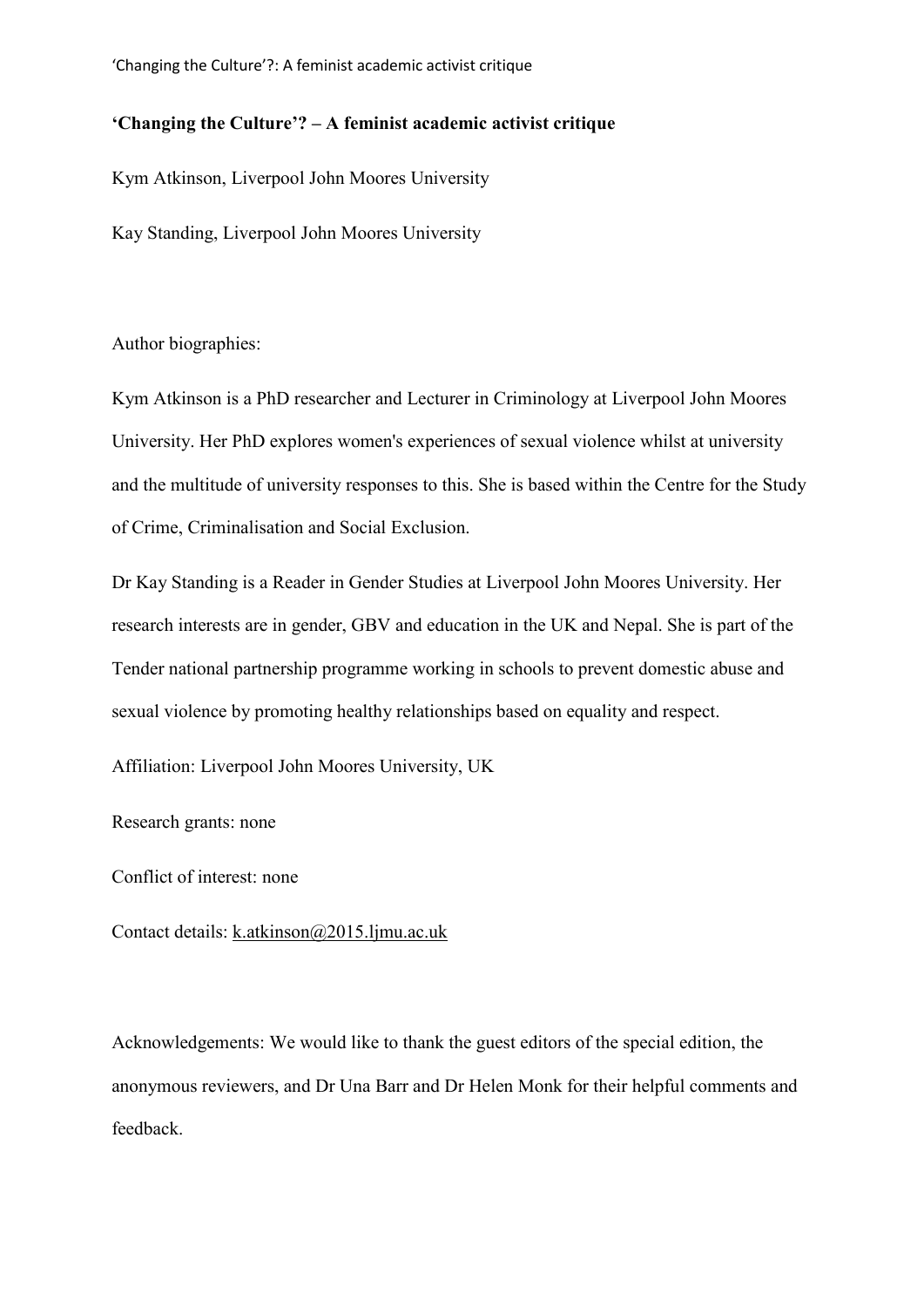## **'Changing the Culture'? – A feminist academic activist critique**

#### **Abstract**

The Universities UK (UUK) Taskforce (2016) report, 'Changing the Culture', has been seen as a turning point in UK universities' responses to gender based violence (GBV) (Richardson and Beer, 2017). Institutional changes have occurred as a response to grassroots feminist activism and resistance to GBV, focusing on sexual violence, harassment and 'lad culture' in universities (Cobb and Godden-Rasul, 2017; Lewis, Marine and Kenney, 2016). This article will argue that the neoliberal marketization of higher education, concurrent with the persistence of misogyny and patriarchy, creates an environment where GBV is normalised, and feminist voices are marginalised and silenced. Interviews with academics show support for victim/survivors on campus often falls to particular academic staff. When initiatives for change, led by institutional management, are limited to protecting the 'reputation' of the university, it furthermore falls on academics to challenge not only GBV, but also the reactive and uncritical responses offered by institutions. We contend that national, institutional and individual responses to GBV must consider the meaning of 'cultural change' beyond policy reform, zero tolerance campaigns and condemnation of GBV. Attempts to enact true cultural change must analyse the broader issue of sexism, its intersections with further structural issues, and the ways in which this plays out within the neoliberal institution to the detriment of students and staff.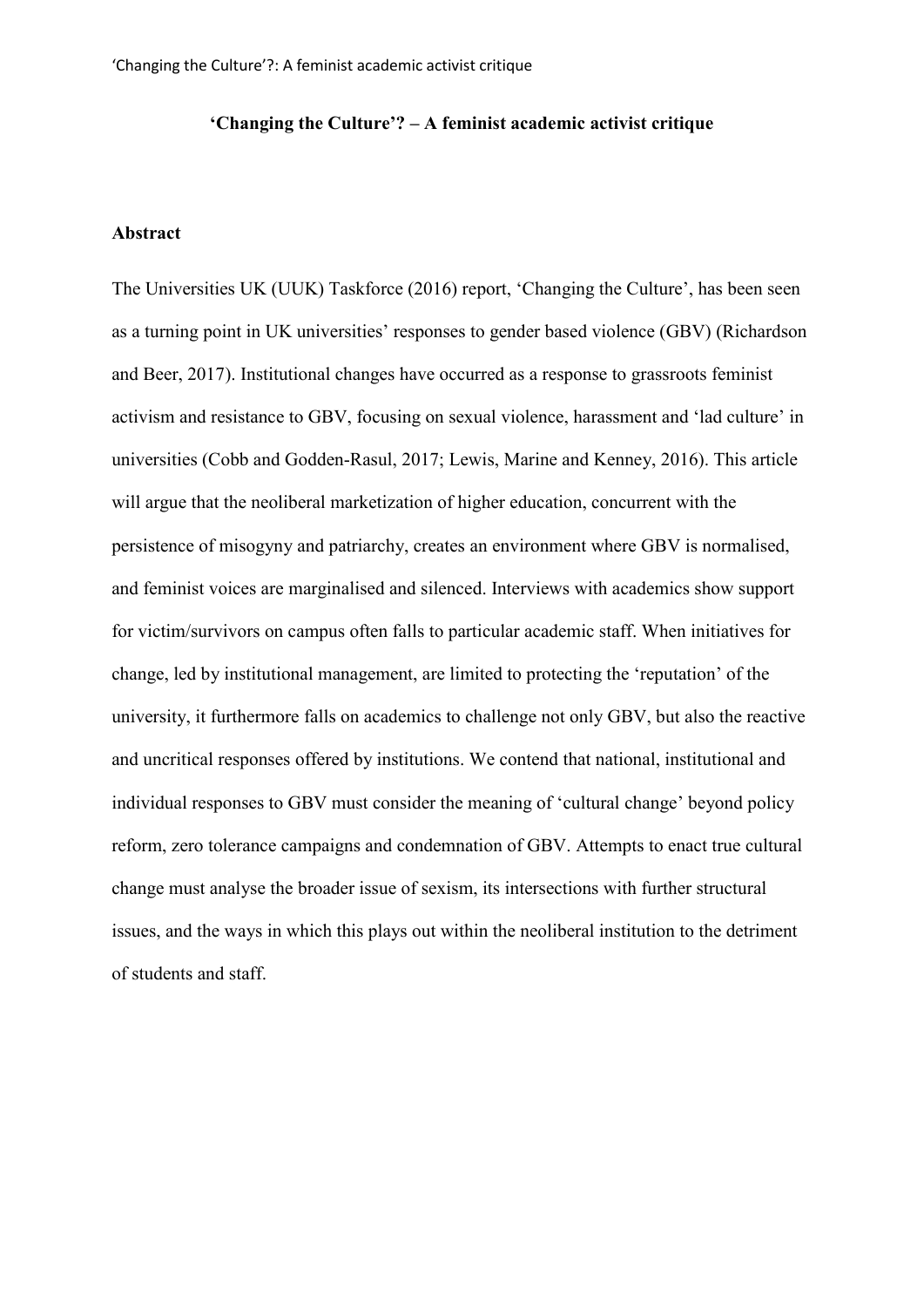## **Introduction**

Gender based violence (GBV) experienced by female university students in the UK has gained significant media and political interest since 2010. This is in part due to the publication of *Hidden Marks* by the National Union of Students (NUS, 2010) which proved a catalyst for developing responses and shedding light on the issue. The report found that one in seven female students had experienced a serious or physical sexual assault and 68% had experienced some form of verbal or non-verbal harassment in and around their institutions (NUS, 2010). The study highlighted the problem of GBV on campuses, a lack of awareness of existing support, and low levels of reporting incidents. Universities UK (UUK)<sup>[1](#page-3-0)</sup> (2016) later produced a report and recommendations in relation to responding to and preventing various forms of violence. Since the NUS and UUK publications, there has been an increase in the number of research projects and institutional responses and interventions into sexual violence, with a growing number of projects looking at GBV more broadly (for an overview see: UUK, 2017). The focus, with some exceptions, has tended to be on students as victims/survivors and perpetrators of GBV. Likewise, in terms of activism, research has mainly focused on students, particularly feminists, as agents of change (Lewis, Marine and Kenney, 2016; MacKay, Wolfe and Rutherford, 2017). The popularisation of 'lad culture' and discussion of sexism and misogyny on campus has also led to a surge in feminist societies (Hilton, 2013). Whilst these are undoubtedly positive shifts, we argue that the focus on students as both the 'problem', and 'solution' to GBV on campus enables institutions to delegate responsibility for cultural change to student bodies, rather than addressing the underlying patriarchal and misogynistic culture of many universities.

<span id="page-3-0"></span> $1$  Universities UK (UUK) is the body that represents higher education institutions in the UK and consists of vicechancellors and principles. The UUK board is the decision-making body across various issues including, but not exclusively, inclusion, equality and diversity.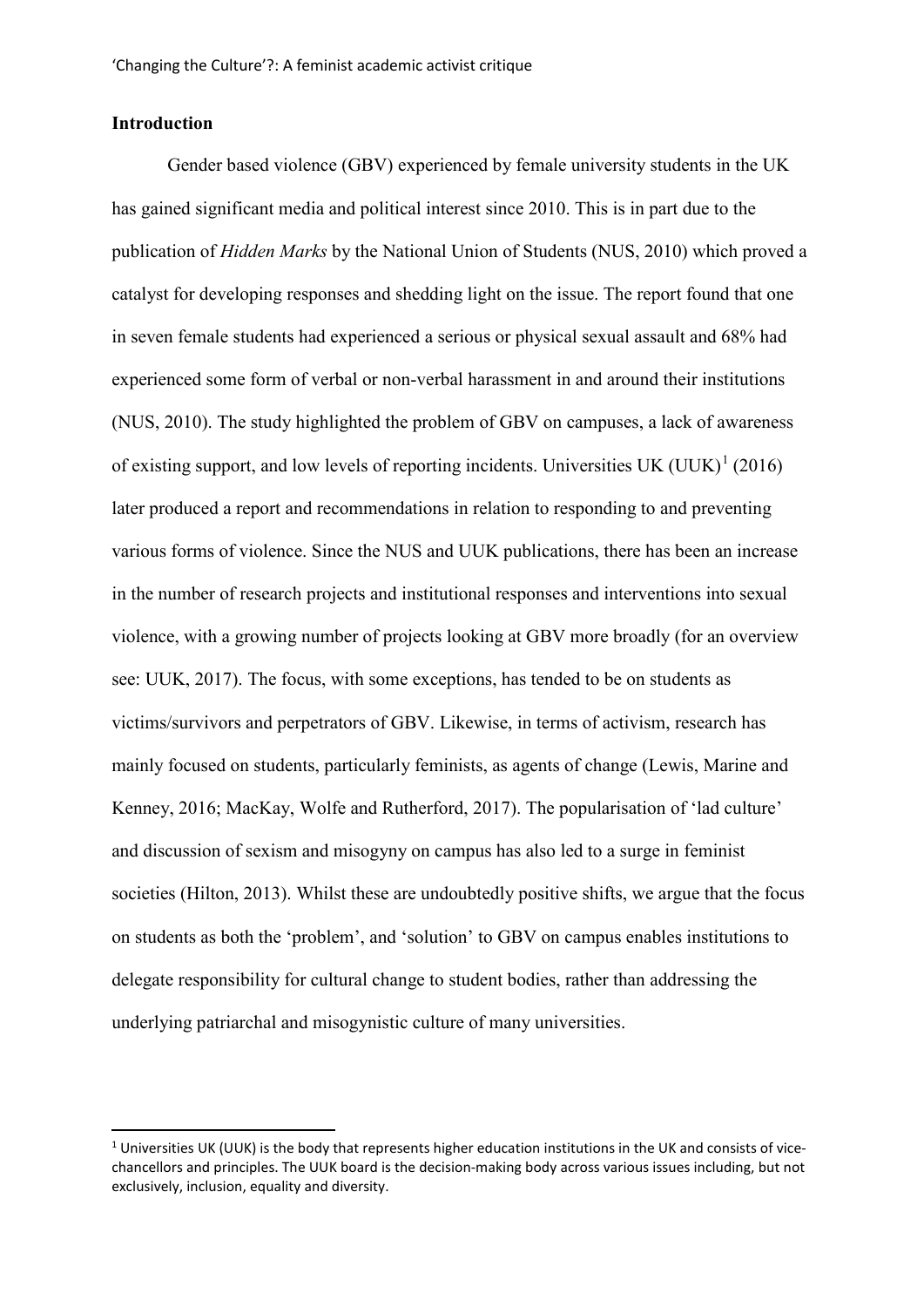In this article, we explore the role of feminist academics, as activists in the area. The 'feminist academic activist' role is understood as a vital part of the struggle to create cultural change on campus, but one that brings its own set of difficulties. We argue the role of feminist academic activists in resisting the neoliberal project of modern universities serves to further highlight the problem of, not just GBV, but wider sexism and misogyny on campus.

## **The UK response: cultural change.**

UK wide and individual institutional responses to GBV in universities has focused on the need for cultural change (UUK, 2016; UUK, 2017). UUK's overview of the current evidence argues that universities, as a microcosm of society, are therefore affected by the same problems as wider society (UUK, 2016: 14). Universities have responded with projects aimed at preventing, responding to and recording incidents, and training for senior leadership and all staff (UUK, 2017). However, there is no coordinated response across UK Higher Education Institutes (HEIs), and many of the responses fail to determine what is actually meant by cultural change in relation to the issues of GBV. Whilst UUK do not explicitly state what it means to 'change the culture' it can be surmised from the report that it relates to the promotion of a 'zero-tolerance' culture, the dismantling of 'lad culture' and a culture that mitigates against 'unacceptable behaviour' (UUK, 2016). As discussed below these are contested terms, and whilst cultural change seems self-explanatory, what the culture needs changing from, and to, needs further consideration.

#### *Zero tolerance.*

A recommendation made by UUK is to adopt and embed zero-tolerance policies across institutions (UUK, 2016) in order to reinforce positive behaviour in student communities. It is argued zero tolerance policies should be supported by student disciplinary regulations, addressing acceptable and unacceptable behaviours. Zero tolerance is thus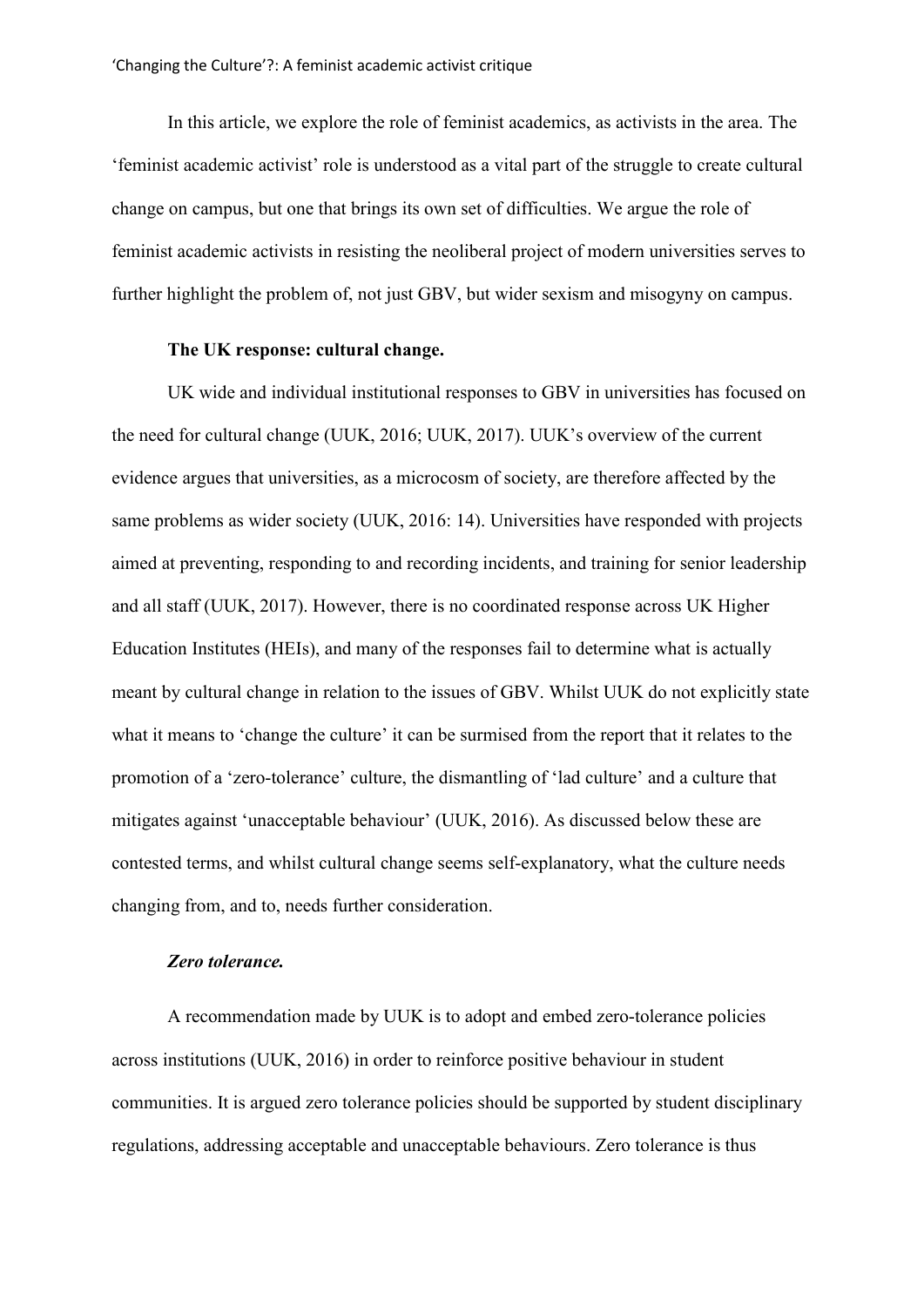presented in a disciplinary framework, rather than situated within a feminist analysis of gendered violence, which draws on work that makes links between different forms of male violence, theorises gendered violence as being about power and control, and located in the context of gendered structural inequalities. Zero tolerance policies label only the individual as the problem and therefore discount and downplay the context of the action (Cassidy and Jackson (2005). Cassidy and Jackson (2005:447) also note that, '[t]he one-size-fits-all policy is adhered to, without due consideration of the students involved'. In relation to zero tolerance towards GBV in universities, a consideration of intersectionality is important in exploring which students are seen as more or less deserving (Phipps, 2017), often based on stereotypes around race, gender, class, sexual orientation, and which perpetrators are more or less likely to be punished, again based on stereotypes across identities. In a zero tolerance approach, individual perpetrators become defined as the problem, without consideration of the social, cultural and educational environment of the university which may perpetuate such negative behaviours. In order to address the problem of GBV in universities, we argue there is a need to consider the role of the university in perpetuating these behaviours as well as the impact of such policies upon all students with varying identities

#### *Lad culture.*

The need to address GBV by UUK is also contextualised in terms of 'lad culture'. 'Lad culture' is defined by Phipps and Young (2013) as 'a group or "pack" mentality residing in activities such as sport or heavy alcohol consumption, and "banter" which was often sexist, misogynistic and homophobic' (Phipps and Young, 2013: 28, see also Anderson, 2016; McAlpine, 2012; Sanghani, 2014). However, 'lad culture' is a contested term, which theoretically needs developing and should be understood as one of a variety of masculinities (Phipps and Young, 2013). Laddism is not a monolithic term, and Phipps (2017) moves the debate beyond universalising ideas of 'lad culture' to reframe it within the context of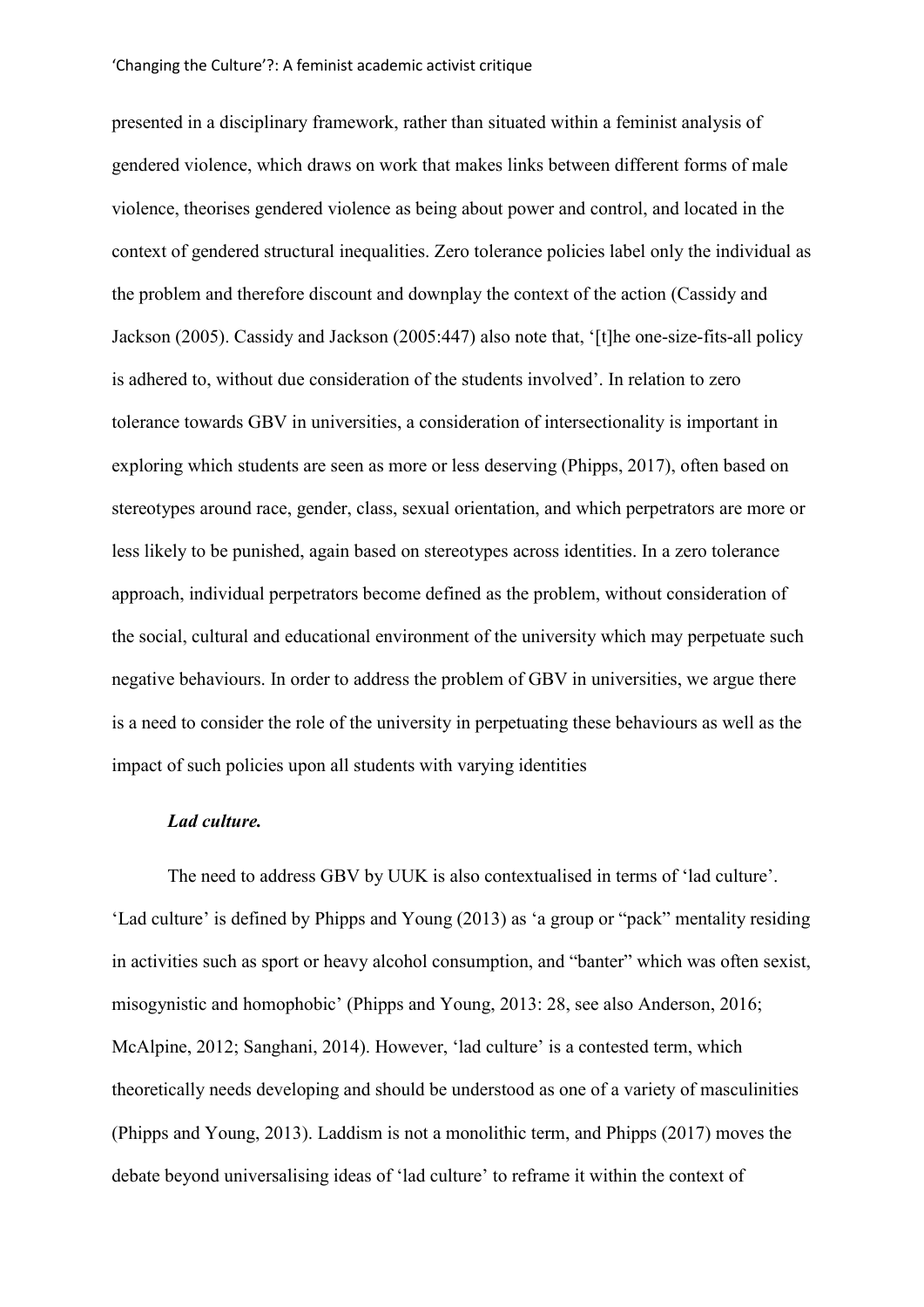consumerist neoliberal rationalities in HEIs and 'the conditions which shape and produce particular performances of 'laddism' (Phipps, 2017: 1), to include a class and gender analysis and its effects. In arguing that laddishness can be linked to the socio-economic trends of neoliberalism, Phipps and Young (2014) show how consumerism, competitiveness and new forms of sexualised audit play out in higher education, and this is discussed below in more detail.

#### *A culture that mitigates against unacceptable behaviour*.

One way in which UUK (2016: 33) recommends changing cultures is through 'supporting students to be agents of change and fostering a positive respectful culture via evidence-based, bystander initiatives'. However, Changing Universities Cultures (CHUCL) (2016) also note that institutional responses, such as bystander intervention initiatives, are often not sensitive to diverse student demographics. CHUCL (2016) therefore question whether all students are equally positioned to act as, and be seen as, bystanders. Factors such as gender, the physical location, number of witnesses and relationship between the victim and offender all contribute to whether a bystander will intervene (Banyard, 2011). It is also questionable whether all students will receive and equal level of support from their institutions; who is subject to strict enforcement of policies and which complaints are taken seriously.

Whilst many universities have developed policies on unacceptable behaviour, definitions of 'acceptable' and unacceptable behaviours are contested, and the focus is often on individual student misconduct which may be a criminal offence (UUK, 2016) rather than the wider culture of masculinities within the neoliberal university. Using a feminist analysis, located in the context of gendered structural inequalities, enable us to problematize different forms of masculinities, makes links between different forms of gendered violence and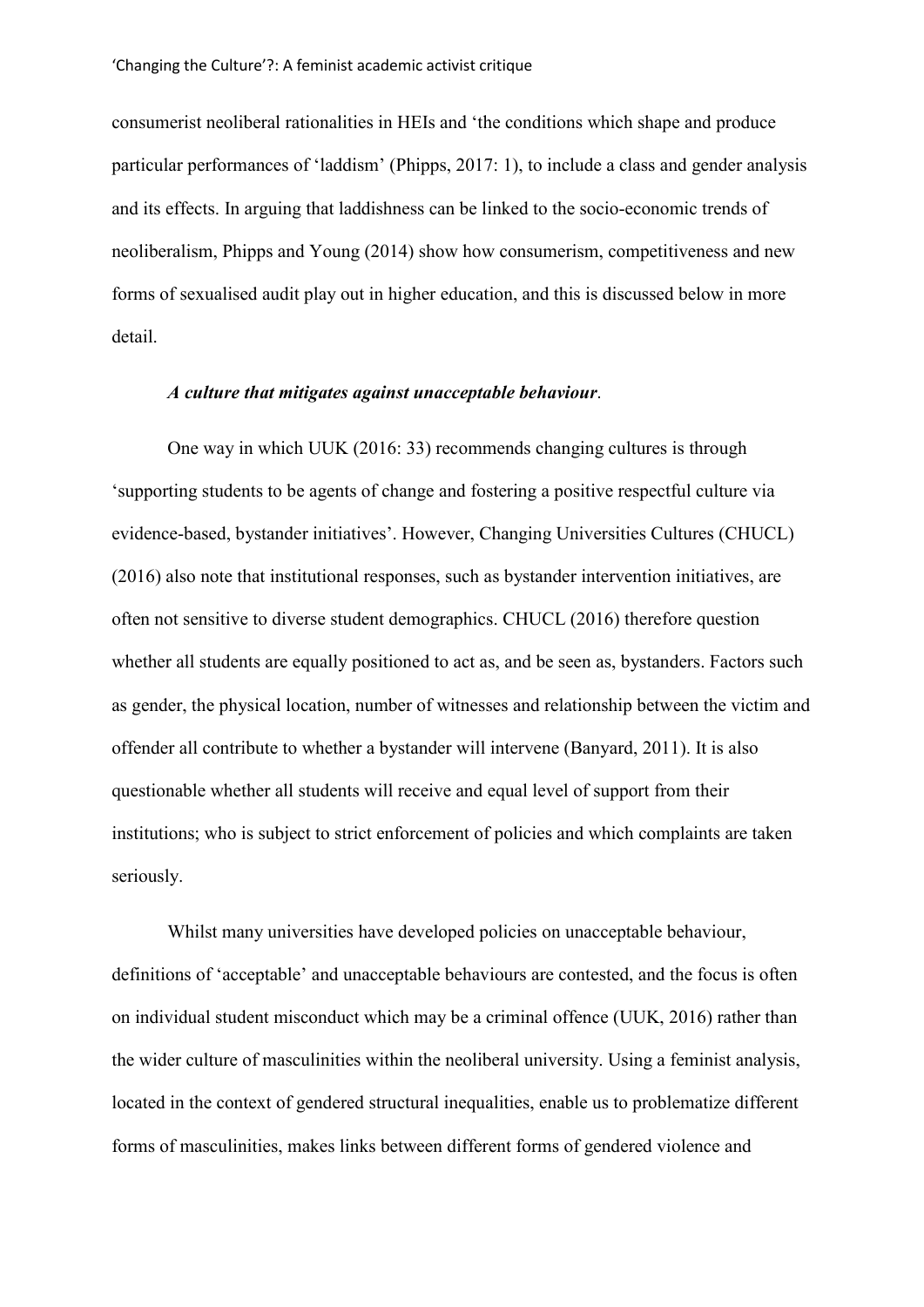theorise gendered violence as being about power and control, rather than individual 'unacceptable' behaviour.

Masculinities have long been understood as multiple, as existing in different forms at particular times, and as always being subject to change (Connell, 2005). Whilst patriarchy, misogyny and GBV existed before neoliberalism, neoliberalism is connected to current manifestations of masculinities, sexism and GBV which we discuss below.

## **Neoliberalism, GBV and masculinity**

The forms in which masculinities exist, and play out, in the context of higher education's commitment to neoliberal values are key to understanding GBV on campus. Neoliberalism is a politically imposed discourse, which has spread from the economic to institutions, particularly Higher Education Institutions (HEIs). The neoliberal economic ideals of the self-interested individual, free market economics and commitment to *laissezfaire* (Olssen and Peters, 2005) have extended from the market to 'a mechanism for the institutional regulation of public sector organisational contexts' (Olssen and Peters, 2005: 317). Walcott (2009: 78) positions neoliberalism as a cultural project 'concerned with individual conduct that spills over from the economic realm'. Neoliberal processes work through the interplay of the naturalisation of inequalities and increased gendered demarcation. This individualised, competitive discourse produces certain forms of masculinities, in the context of higher education, this means competitive and consumerist sexual behaviours, such as counting conquests and marking women in relation to sexual encounters, are presented as neoliberal values, which shape sexual communities in higher education (Phipps and Young, 2015). As the neoliberal model of education ensures institutions must engage in competitive behaviours, the neoliberal individual student does too.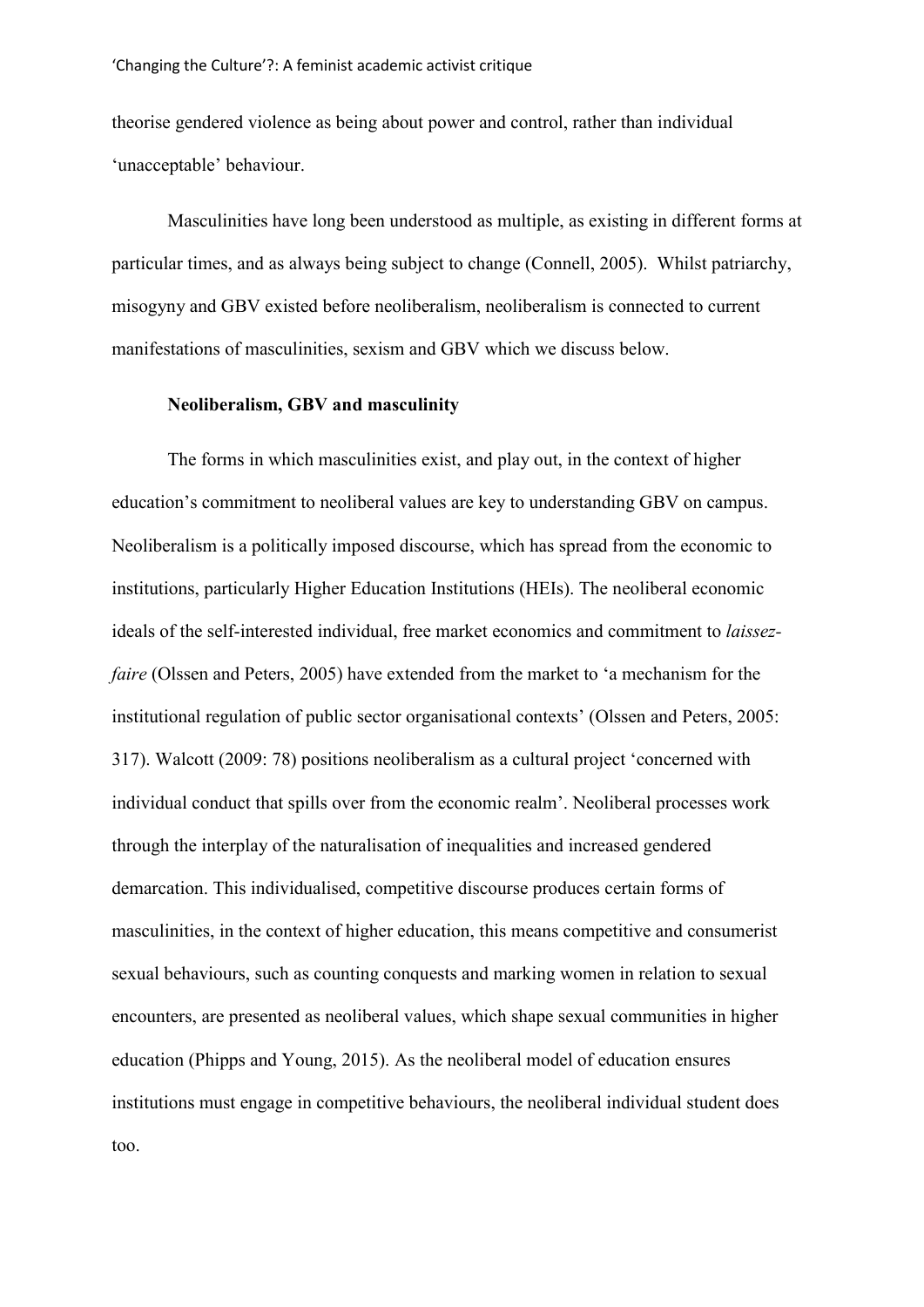Neoliberalism as a cultural project furthermore means that this particular socialisation 'erodes the notion of collective responsibility and our individual responsibility to others' (Lipton and Mackinlay: 83). These values further influence the way in which institutions respond to the overall problem of GBV on campus, as discussed later in the article. The backlash against feminism and postfeminism can also be theorised in the context of consumerist neoliberal masculine rationalities and austerity (Phipps 2017). Neoliberalism's impact upon feminism in the academy is discussed below.

## **The neoliberal academy and feminism**

 $\overline{a}$ 

The neoliberal academy poses particular issues for feminist academics. In a neoliberal framework, students are consumers paying for a service (Morrison, 2017) and consumerist levers, performance indicators and audits such as the National Student Survey<sup>[2](#page-8-0)</sup>, the Research Excellence Framework<sup>[3](#page-8-1)</sup> and the Teaching Excellence Framework<sup>[4](#page-8-2)</sup> 'measure' the success of the university. Research shows that these audits are gendered, with female lecturers and professors consistently receiving lower scores in teaching evaluations and student surveys (Boring, 2017; MacNell, Driscoll and Hunt, 2015).

Whilst overt gender discrimination has diminished, neoliberalism encourages a stereotypical masculinist ethos. This ethos rewards individualism and competitiveness whilst negating and downplaying the feminised emotional labour many academics experience (Leathwood and Hey [2009,](http://www.tandfonline.com/doi/full/10.1080/09540253.2017.1296117?scroll=top&needAccess=true) Thornton, 2013). It is also argued that the neoliberal agenda runs counter to the feminist agenda of subverting hierarchies, challenging power, promoting

<span id="page-8-0"></span><sup>&</sup>lt;sup>2</sup> The National Student Survey gathers information from final year undergraduates regarding various aspects of their time in higher education. Subjects covered include, but are not limited to, satisfaction in relation to teaching, assessment, academic support, course management and resources.

<span id="page-8-1"></span><sup>&</sup>lt;sup>3</sup> The Research Excellence Framework is a framework for assessing research quality in universities in the UK with a significant focus on research "impact".

<span id="page-8-2"></span><sup>4</sup> The Teaching Excellence Framework was introduced in 2016 and is a voluntary scheme which assesses teaching quality in the UK.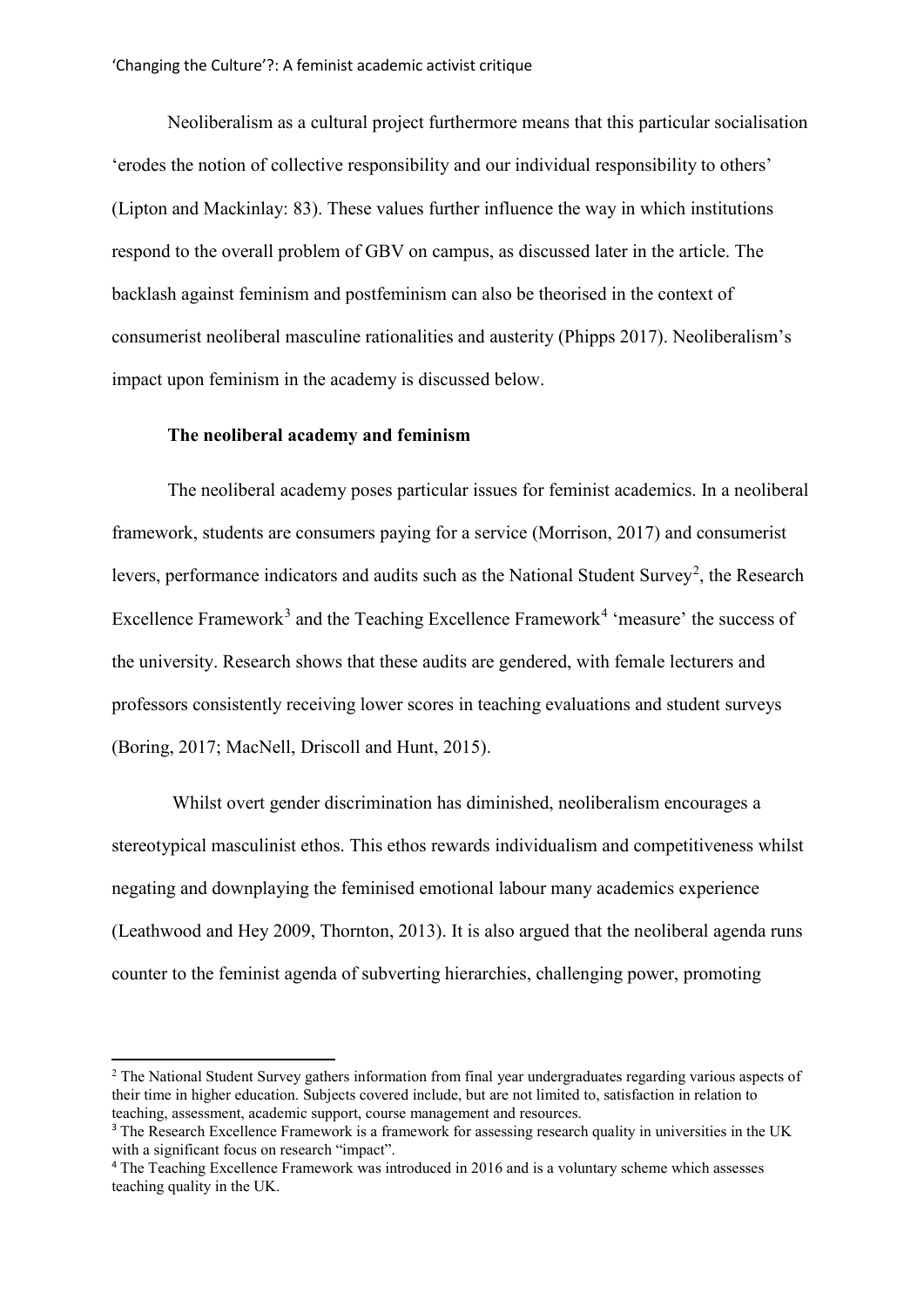egalitarianism and collaboration, and incorporating an ethic of care (Mauthner and Edwards, [2010\)](http://www.tandfonline.com/doi/full/10.1080/09540253.2017.1296117?scroll=top&needAccess=true). Feminist activist academics moreover assert that the university has a social function beyond the provision of education (Canning, 2017) and the individualizing discourse of neoliberalism, and the ideology of individual agency as the solution to social problems, including GBV, is incompatible with collective feminist struggles for social justice (Weber, 2010).

Neoliberalism moreover means the role of the academic activist is under threat, both from rising workloads and student numbers, and the silencing of activist academics by the institution who see them as 'non-conforming' and 'trouble makers' (Grey, 2013). This is particularly the case at the structural level where feminist voices have not been in command of institutional level responses to GBV and instead, their demands and voices are co-opted by institutions (Bumiller, 2008: 11). Feminist insights into GBV, which were once nuanced, become removed from their context, reducing them to bullet points and sound bites (Cornwall, Gideon and Wilson 2008). Mohanty (2013) discusses the depoliticization of antiracist and transnational feminist intellectual projects in the neoliberal academy. With pressure from UUK to act quickly, responses are often reactive, without necessarily acknowledging and addressing the need for cultural change. In the context of the neoliberal university, addressing GBV becomes a marketing task, where policies are written or rewritten, procedures may be altered, and the institution then publicly presents these changes in a marketable format. Feminist voices, which address the structural and institutional problems relating to GBV, are marginalised or silenced as they are often at odds with the neoliberal agenda.

However, many feminist academics are attempting to resist and challenge neoliberalism (Lipton and MacKinlay, 2017) for example by adopting tenets of the 'slow university' (O'Neill, 2014), or creating 'workarounds' to maintain critical feminist research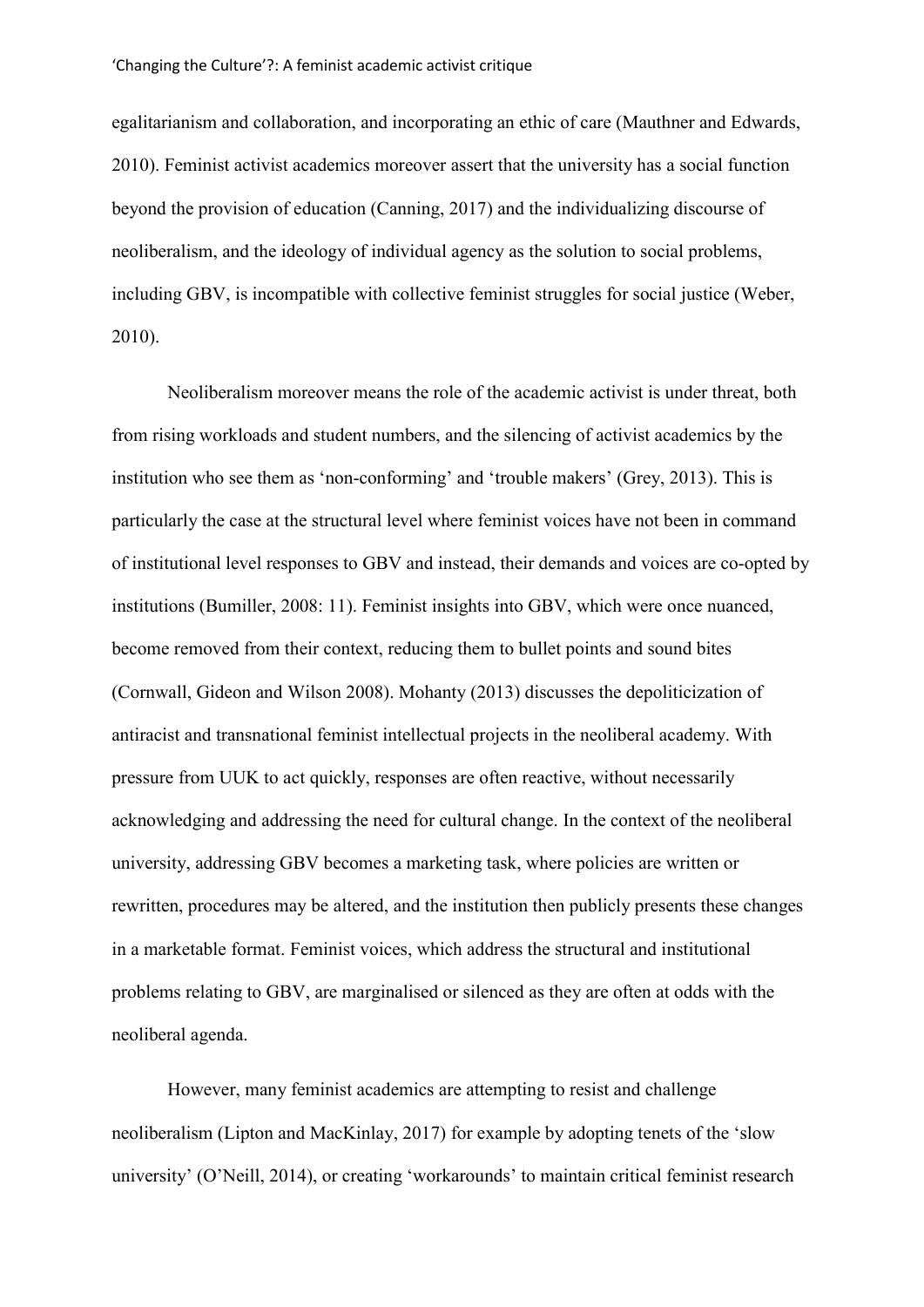(Acker and Wagner, 2017). Key to this is to research the progressive potential of universities for changing culture, rather than a focusing on universities as dangerous spaces. For example, Lewis, Marine and Kenney (2016) explored young feminists' resistance and challenges to problematic cultures on university campuses, arguing the university can be seen as a relatively safe space for challenging sexual violence and sexism through the production of zines, performances and challenging institutional cultures. MacKay, Wolfe and Rutherford (2017) also explored the possibilities of collective student action in the university context in Canada following high profile rape cases which resulted in a campus safety audit. Due to student activism, the originally planned safety audit was successfully challenged to become externally lead, include student voices, and one that challenged the institutional framework that supported sexual assault.

Boyle et al (2017) also considered the impact of feminist mobilisation on campus in the United States and found that, at institutions where there was a greater feminist presence and anti-violence activism, and in states where women have higher socioeconomic status, the reporting of campus rape was higher. For Boyle et al (2017), under-reporting is understood as an institutional failure (Boyle et al, 2017) and reporting levels, for Towl (2016), can be used as a measure of the success of the institution as well as a demonstration of students' trust in the institution. UUK (2018) similarly highlight that some institutions consider the increase in the number of disclosures positively. The recognition that low levels of reporting does not equate to low levels of GBV is a major feminist achievement, which highlights increased feminist mobilisation as a useful tool in combatting and transforming the culture that underpins GBV. The resistance to neoliberal, self-interested values inherent in HEIs by student feminist communities is a powerful counter-narrative to the university as a dangerous space, which instead highlights women's agency in struggles against GBV (Lewis, Marine and Kenney, 2016). Less research has aimed to understand the role of academics, as feminists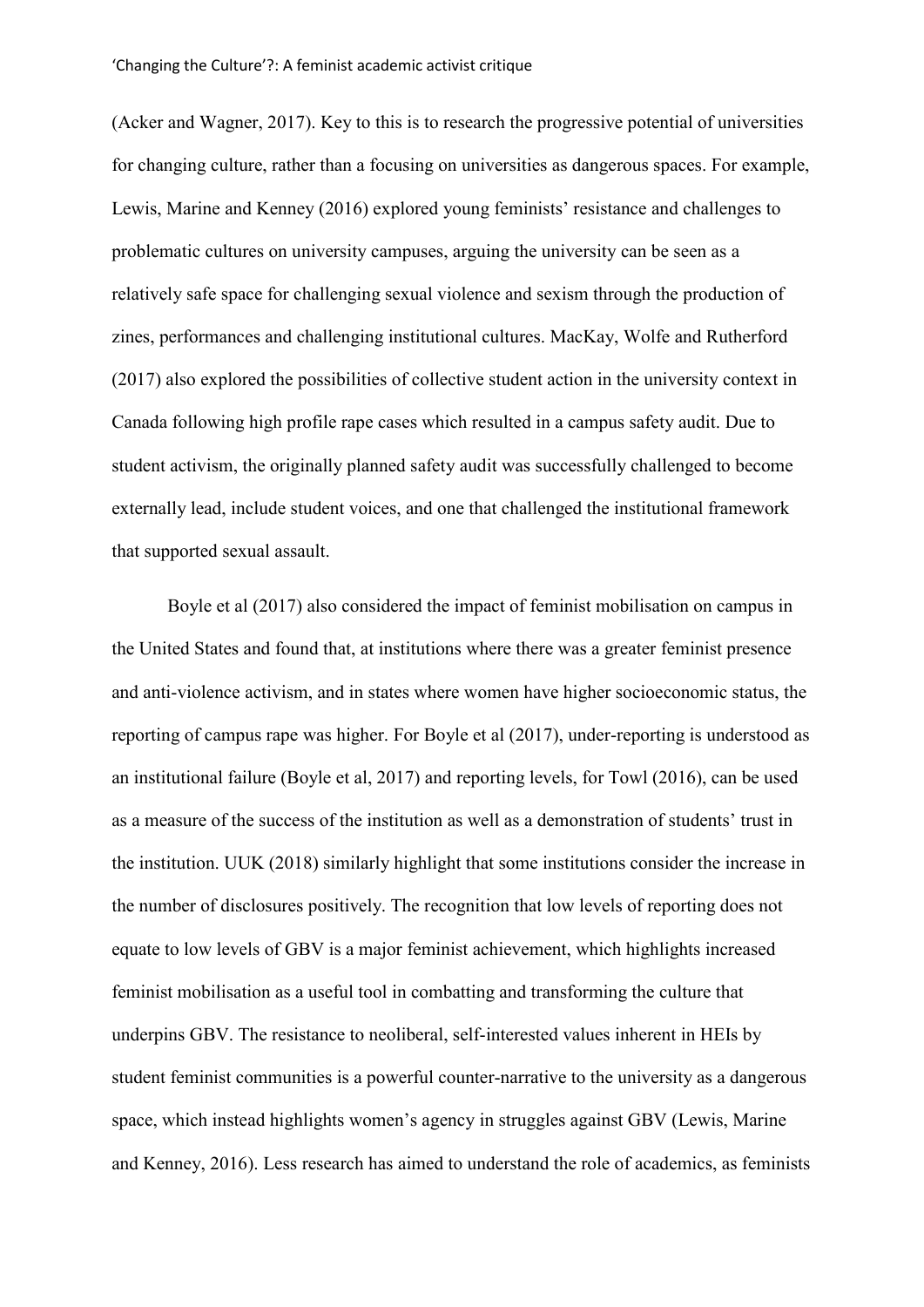and activists, and their experiences in resisting and challenging institutional structures which underpin GBV on campus and the article goes on to explore this.

#### **Methods**

The study came in part out of our own experiences of research and teaching around GBV in HEIs, and of being involved in trying to instigate institutional and cultural change within our own institution. The research began with the idea that academics, working within HEIs in the UK, were central to activities in the university which work towards eliminating GBV on campus, educating staff and students about GBV and/or supporting students who had experienced GBV. Their experience and knowledge however has not previously been explored in detail and therefore, the research sought to explore their perspectives on the key issues relating to GBV at university.

The research was inductive, we did not set out to speak to 'feminist academic activists', rather, we approached academics who were active in some form in the area of GBV and were therefore recruited through purposive sampling. We interviewed eleven academics, ten women and one man. Interviewees were working in some capacity in the area of GBV, either through teaching and/or research, and/ or as activists. Nine of the participants were based in universities in England, one in Australia and one in the USA, although they had both previously worked in a UK based institution. Interviewees represented academics at various career stages including one PhD student employed as a sessional lecturer, one Professor, with the other participants employed as lecturers or senior lecturers. Because of the small sample size, the need for confidentiality and anonymity, and given that several interviewees were critical of their institutions, we did not ask for further demographic details, as this may identify individuals. All academics interviewed teach and research within the broad area of humanities and social science with the majority specifically working within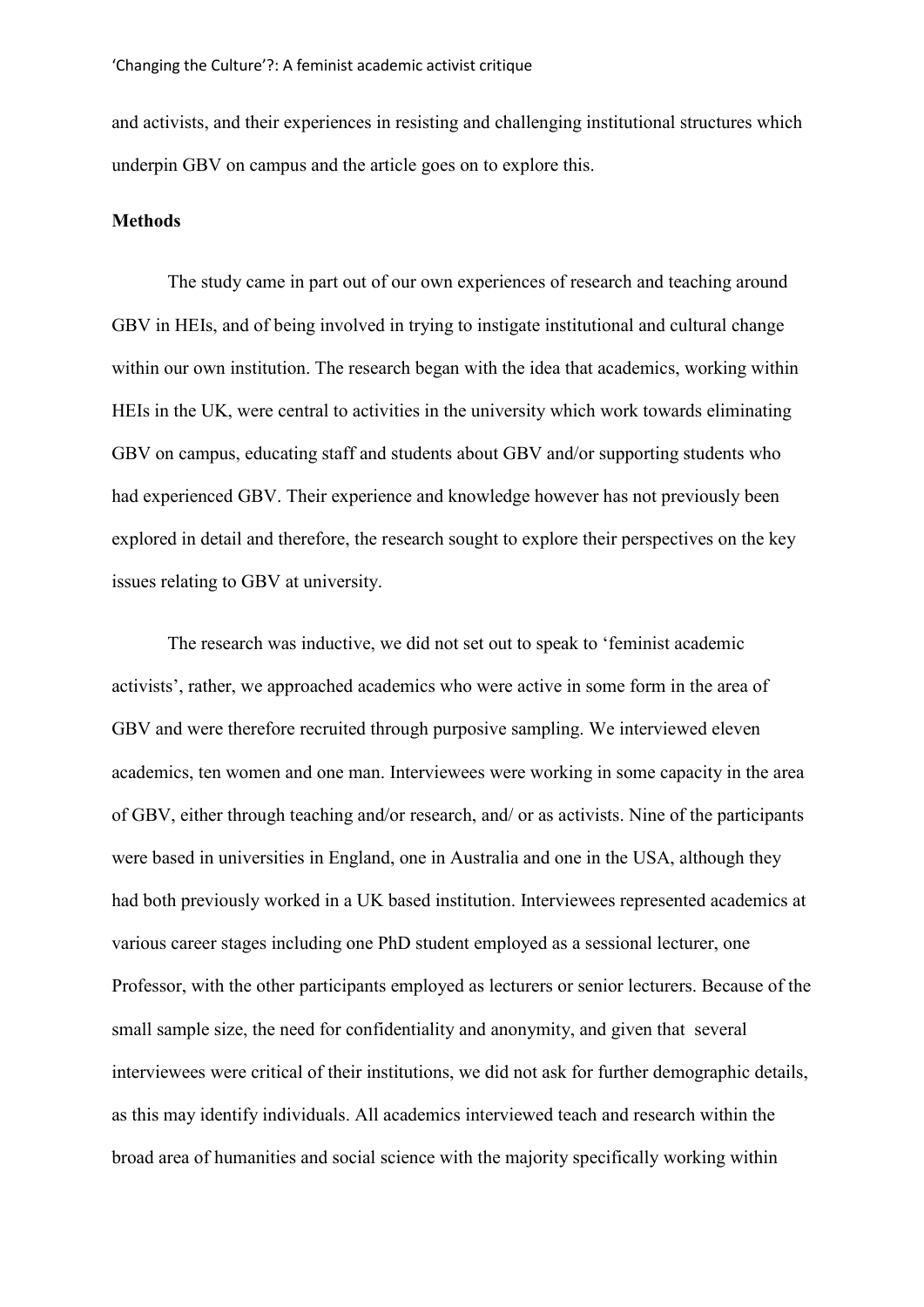criminology, law, sociology and social policy. Most respondents were, or had been previously, involved in activist work around GBV, in addition to their academic role.

We were not trying to achieve a representative sample but instead aimed to allow for a thorough exploration of participants' views. Possible participants were identified, contacted and face to face interviewees were arranged where possible. Five participants opted to answer questions via email due to time constraints and schedules. The interview questions were open-ended and were concerned with interviewees' experiences of working in the area of GBV particularly in relation to dealing with students, research or campaigns, and suggestions for how universities could improve services and support for survivors of GBV. Signposting to local and national support services was provided, although all participants were working within this area of GBV and were already familiar with these services through their academic work. Interviews were anonymised, and references to their institutions or research, which could identify respondents, were removed. This was important, as several respondents were critical of the practices of their institutions, and the failure to implement meaningful cultural change, or to listen to those with expertise in GBV. Moreover, the naming of specific institutions may imply it is only an issue at these HEIs, rather than a sector wide problem (Phipps, 2018).

Face to face interviews were transcribed and these and the email interviews were analysed by the authors. Following Braun and Clarke's (2006) six phase approach, both authors read all transcripts, generated initial codes, searched for, extracted, reviewed and refined themes. The interviews were broadly interpreted within a feminist theoretical and ideological framework which allows researchers to 'give voice' to participants (Spencer, 2017). The researchers attempted to adhere to four themes, identified by Fonow and Cook (1991), as characteristic of feminist research methodology, these are: reflexivity, action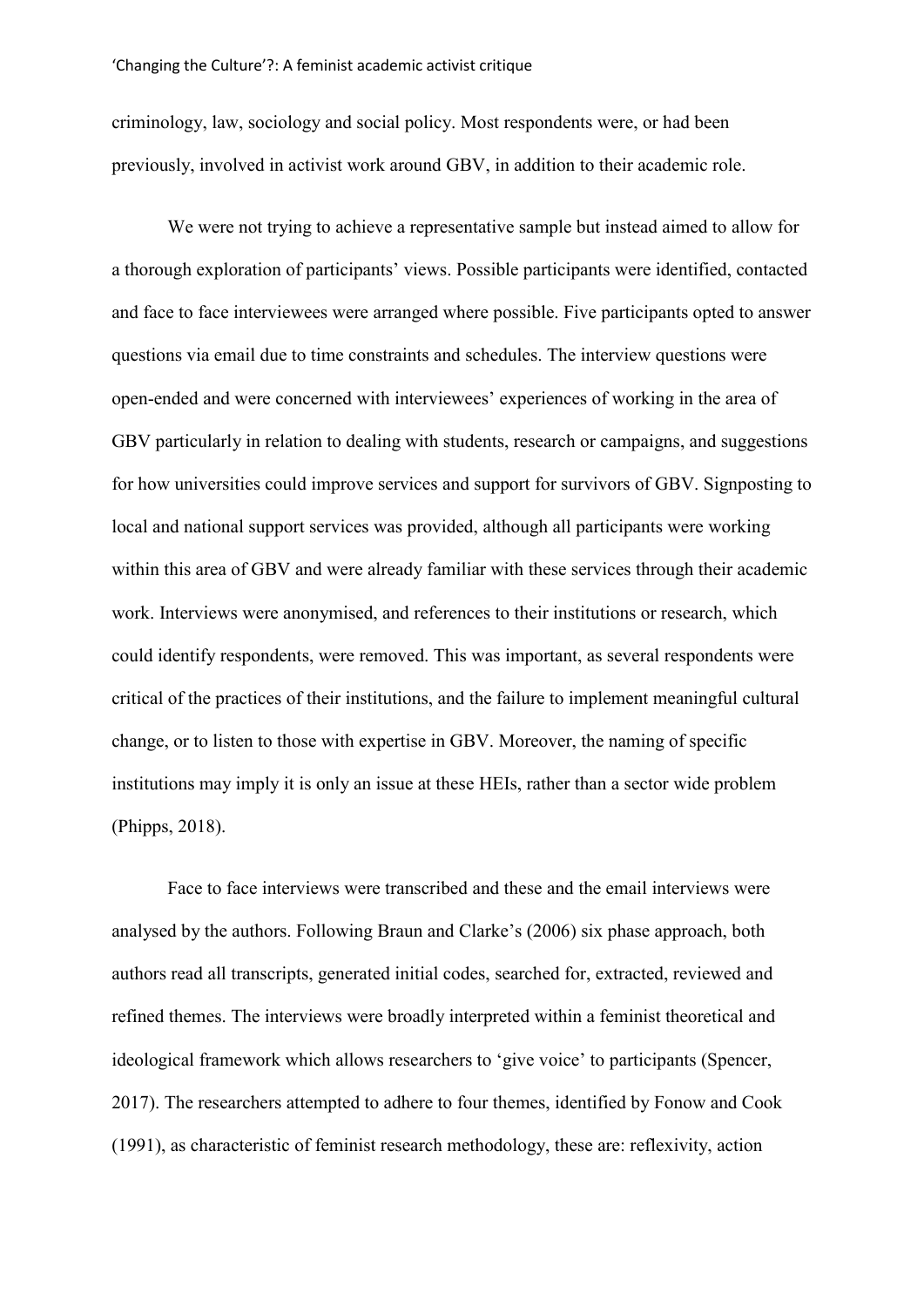orientation, attention to the affective components of the research and the use of 'situation at hand'. The positioning of the researchers, in relation to the participants meant there were shared or similar experiences which presented challenges in conducting the research and maintaining reflexivity. The 'insider status' (Blythe et al., 2013) of the researchers was addressed firstly through acknowledging this status and the challenges inherent, most notably, the potential for assumed understanding. This assumed understanding firstly relates to the participants assuming the researchers were aware of particular issues, and potentially omitting information. This was addressed, in line with Blythe et al's (2013) suggestions, through the use of probing questions and asking participants to clarify their statements. Assumed understanding however, also related to the researchers own experiences and the impact this may have upon data analysis. Maintaining consistent reflexivity on the roles of the researchers and participants was therefore key and verbatim quotes are presented throughout in order to show the data in direct relation to the findings.

Within the context of this research, the action orientated approach centred upon the decision to undertake critical research within the area of GBV experienced at university. In providing attention to the affective components of research, the authors recognised the significance of the research in relation to the participant's own values, specifically in terms of challenging existing structures, which facilitate GBV within universities. Finally, in making 'use of the situation at hand', the study was drawn from the author's own experiences of teaching, research and activism in the area of GBV in universities, and explored themes and issues which were important to others within this context. For Crawley, Lewis and Mayberry (2008), the 'use of situation at hand', means research can be engaged in the "right here", the local context, which focuses upon issues important to local people, but with due regard for the connections between the local and global. The decision to undertake the research provided a unique opportunity to explore the perspective of academics, working to effect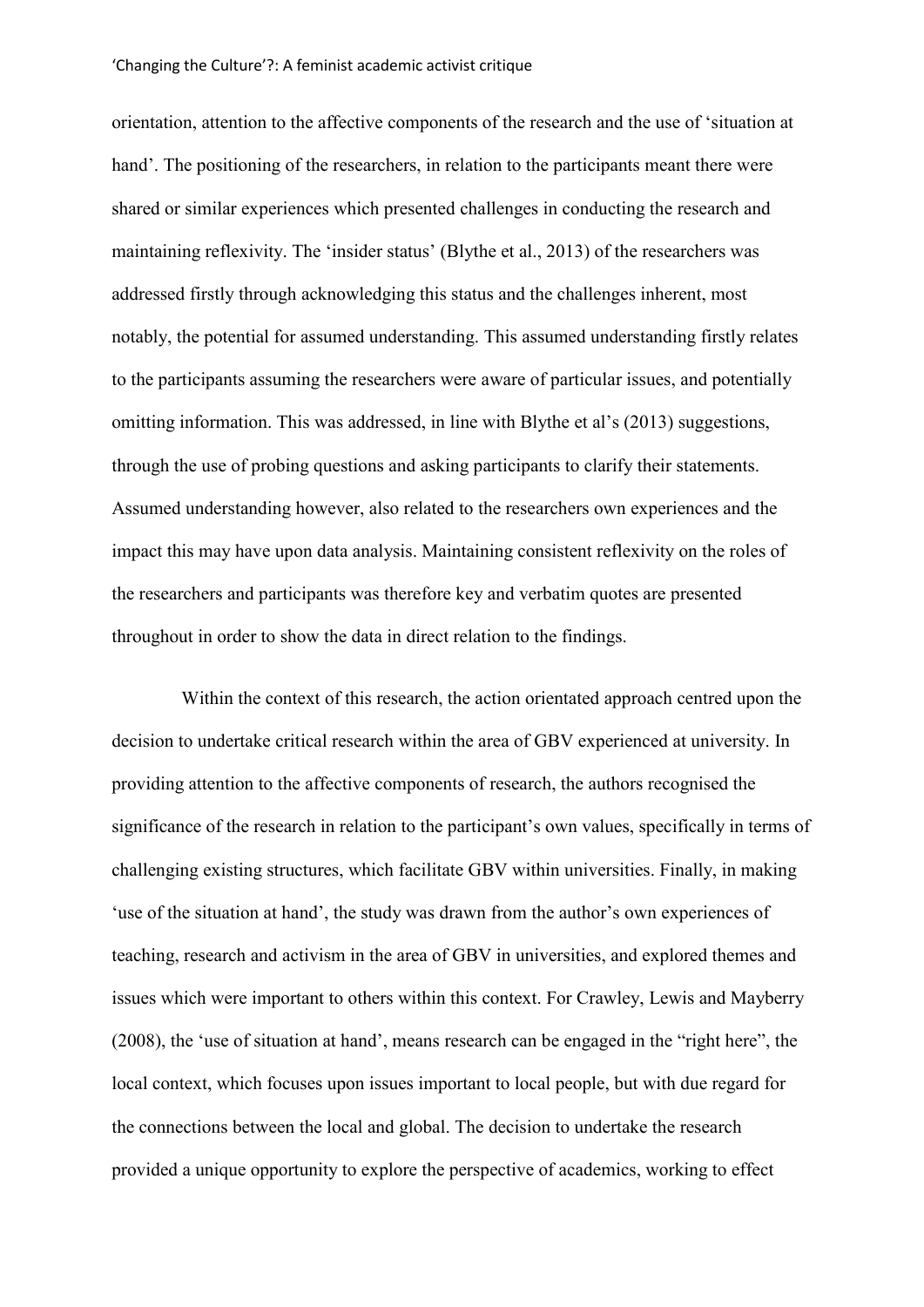change within universities around GBV, thus facilitating the production of new knowledge through the use of 'situation at hand'.

Analysis of the interview data highlighted the broader role of the academic participants in practical activities beyond academia in relation to GBV, which we have termed academic activism. Eschle and Maiguashca (2006) assert that activism can be central to the role of academics and can be developed through 'critical scholarship' and 'critical pedagogy'. Whilst academic activism is a contested term (Eschle and Maiguashca, 2006) and the participants in this research did not necessarily define themselves as such, we use the term to highlight, within the particular context of the research, the activities which participants undertook to create cultural change on campus within their own institutions. These activities relate to teaching, supporting students, campaigning alongside students and challenging the power structures within universities. This is a broad interpretation of activism, however, hooks (1994) highlights the way in which teaching is fundamentally political due to its roots in antiracist struggle. A commitment to learning (and teaching) though, must be a counterhegemonic act in order to distinguish between 'education as the practice of freedom and education that merely strives to reinforce domination' (hooks, 1994: 4). We therefore assert that a critical approach to teaching GBV is also activism. Interviewees were also often engaged in challenging, on both a small and large scale, policies and practices within the institutions, as well as developing prevention initiatives.

# **Findings:**

The following sections present the key themes extracted from the research interviews, relating to the culture of the institution, and the experiences of individual academics within the institution. The interviews were concerned with staff experiences of managing, preventing and responding to GBV at university but participants also often discussed their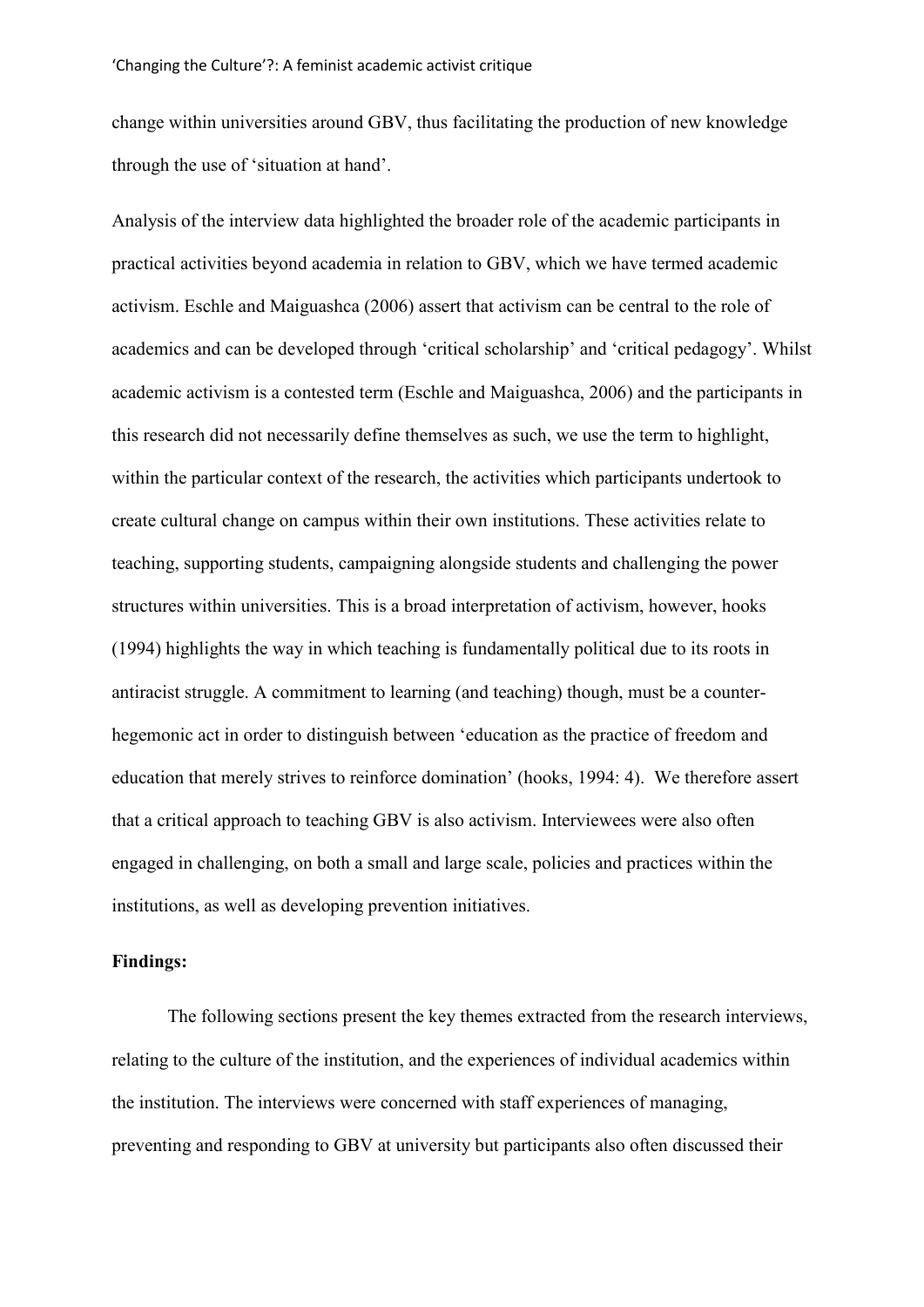experiences of creating change within a challenging institutional context. In order to critique the current 'changing the culture' approach, the individual experiences therefore must be understood in the context of the wider institution. Because the issue in the UK is often framed around 'lad culture', we use this, as did interviewees, as a starting point to discuss the broader issues of everyday sexism and the masculine university. We start by discussing the institution, separately to the individual academics experiences, in order to provide context and move beyond the individualising nature and discourses of neoliberalism.

The first section explores participant's perceptions of the institution's role in creating change in relation to GBV, or conversely, in shutting down the debate. The second section discusses individual academic staff's experiences of working to create change on campus, experiences which were often impacted by the institutional environment explored in the first section.

#### **The Institutional Culture.**

For all interviewees, there was a recognition that GBV was widespread and that both institutional sexism, dominant discourses of masculinity and neoliberalism, broadly, need further exploration and action within HEIs. The focus of much debate, as discussed above, is 'lad culture', and although interviewees often discussed the concept, many questioned the extent to which it is useful in understanding the prevalence of GBV in that it may be perceived that 'problematic' masculinities did not exist previously. For example, one interviewee though 'lad culture' can obscure the origins of GBV, but may also play a role in preventing students from reporting incidents:

I think 'lad culture' is an increasingly problematic term… Sexual harassment and violence are not practices performed by all men, but they are gender-related and are disproportionately perpetrated by men. Using the term 'lad culture' or even 'rape culture' to describe these specific practices can obscure the nature of the issue and alienate some students from engaging openly and constructively with prevention efforts. ''Lad culture'' implicates men, but does not name 'masculinity'; this is problematic given that (toxic) masculinity is an underlying cause of violence and can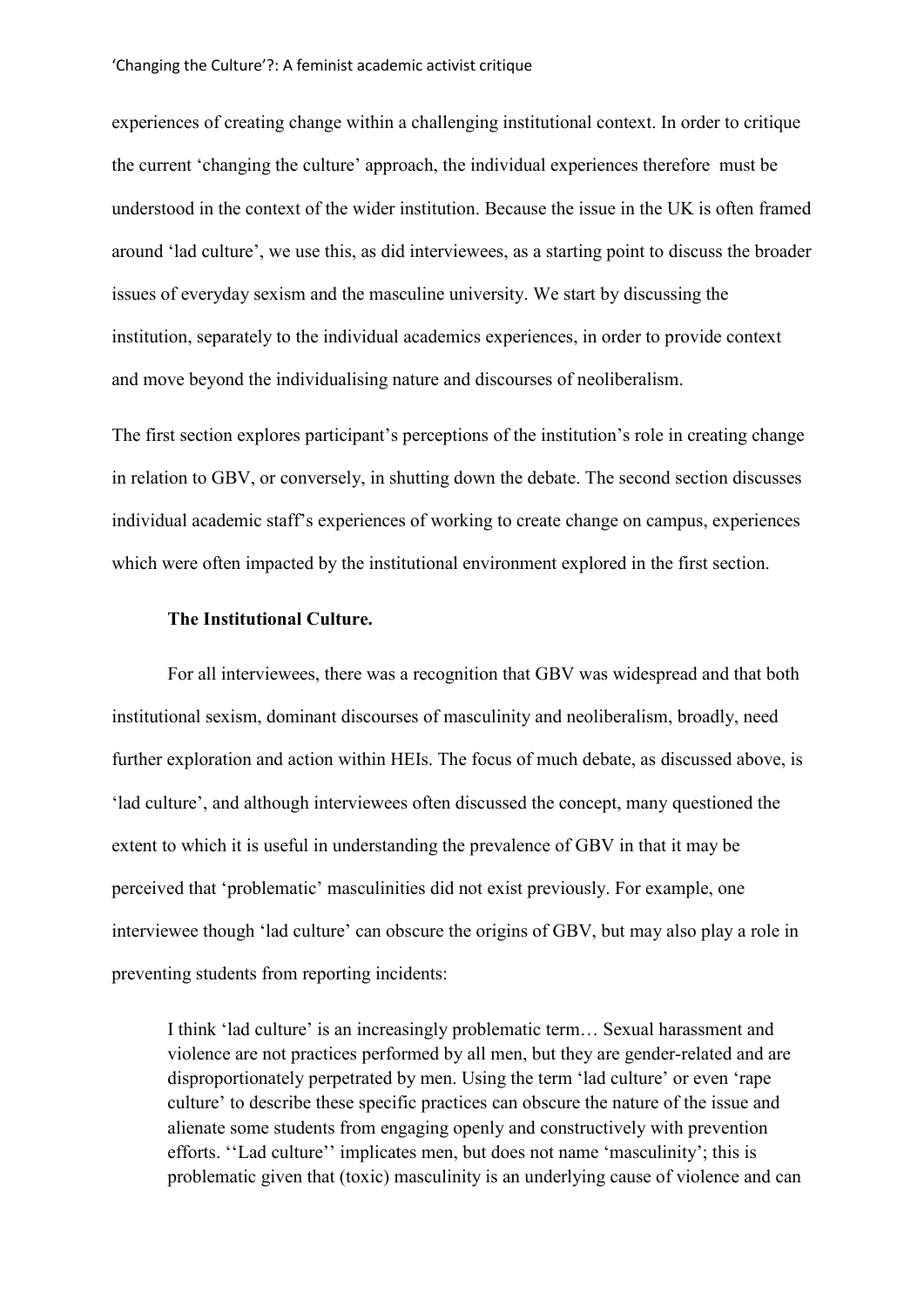lead to an individualised focus on 'some' men rather than a discussion about gender expectations and identities. (interviewee eleven, a Professor)

Interviewees pointed to the need to focus on different forms of masculinity, rather than a homogenous idea of 'lad culture'. Whilst certain forms of masculinity may play out in universities, participants recognised that the culture of the university is part of the broader misogynistic and patriarchal cultures that contribute to GBV by sexualising and objectifying women:

One issue is the social messages which students are surrounded by, the ubiquity of pornography sexualised sexism in popular culture, and the pressure this exerts on female students to be "up for it" and "empowered" and the expectation of male students that they will be interested in sex. (Interviewee eight, Lecturer)

Universities were seen as being part of a broader culture that contributes to GBV but also, importantly, the culture within institutions was discussed as a contributing factor to the normalisation of everyday sexism and misogyny experienced by both staff and students on campus. This goes beyond 'lad culture', and identifies the institution itself as problematic. It was highlighted by one of the interviewees that, in their institution, the rhetoric is that sexual harassment and assault are unacceptable however:

they fail to see how women's lower status and the overt sexualisation of women in the workplace can contribute to an organisational culture which makes it harder to address sexual assault and harassment. (Interviewee nine, Lecturer)

Despite the massive growth in the numbers of women in higher education, the culture of these institutions remains sexist and misogynistic, leading to what Thornton (2013) calls the 're masculinisation' of the university. Interviewees noted the "male dominated" environment in which they were working, with interviewee six, a Senior Lecturer, stating 81% of the professors at her particular institution were men, most of whom are white, which is neither representative of the student population nor wider society (interviewee six). One Professor, interviewee one, had worked in universities for over forty years and tracked the changes she had seen from being the only woman employed in her department, to being one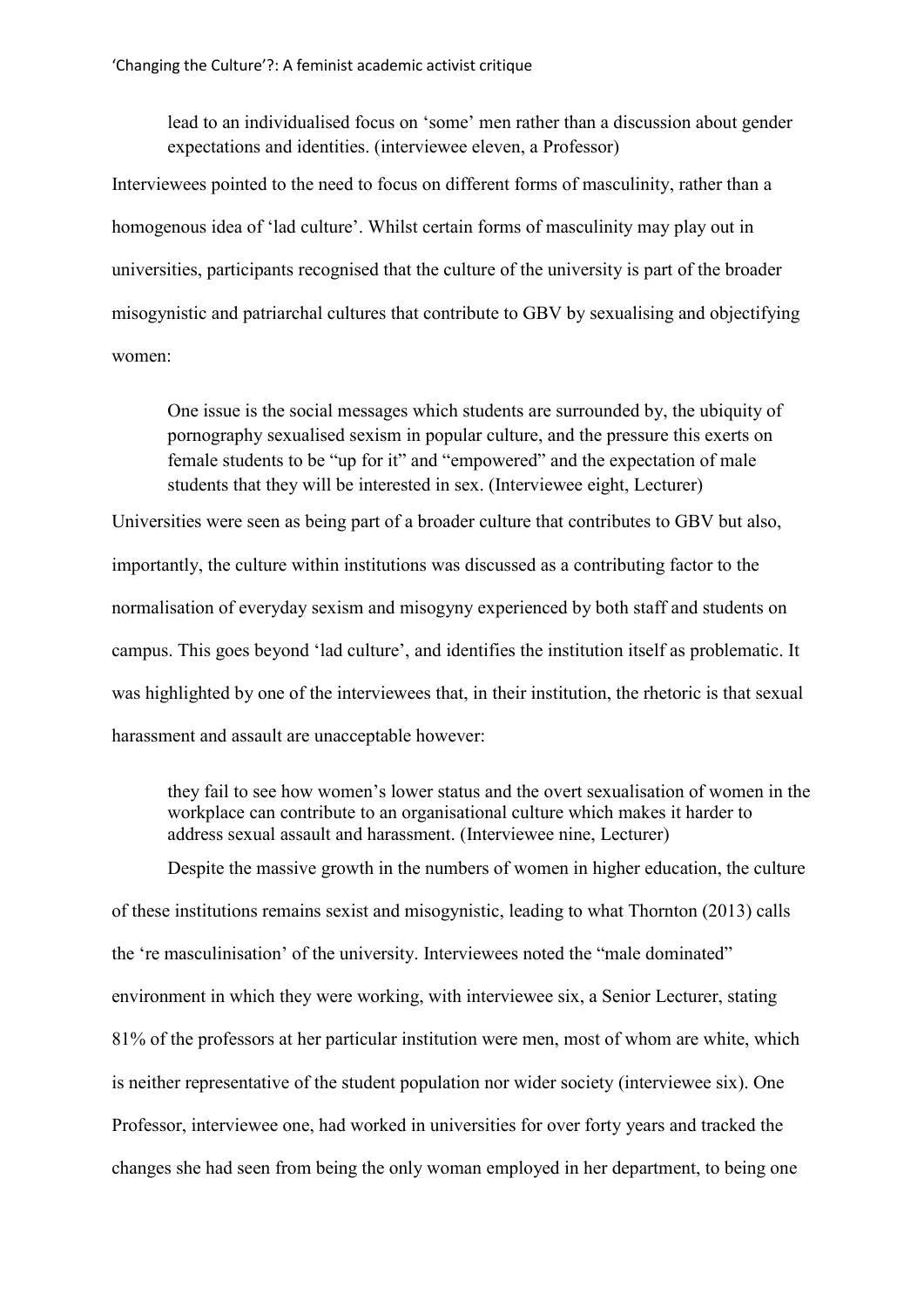of many, and stated that whilst the composition of the department had changed, inclusionary and exclusionary gender practices persisted. Moreover, in a discussion of institutional, zero tolerance approaches to ending GBV, it was stated:

There isn't zero tolerance for the fact that this university is run by white, middle-class men There are still massive gender divisions between professorships, between people who are accessing education as well, in places like the sciences; there should be zero tolerance towards that kind of culture that perpetuates gender differences that cause serious problems for women. (Interviewee six, Senior Lecturer)

Within this context, interviewee four, a PhD researcher and Sessional Lecturer, stated she felt academic staff within her department were interested in GBV from an academic perspective however, less interested from a practical or personal perspective. This was seen as preventing staff and students from raising the issue of GBV:

To be honest, whether or not I would feel comfortable approaching that with my colleagues, because of the culture at [my uni] it is quite a masculine setting, there's a lot of men and it can be quite, it feels very male dominated. I as a staff member would not feel comfortable bringing that up with a lot of the male academic staff. (Interviewee four, PhD Student and Sessional Lecturer)

The 're masculinisation' of the university was seen as upholding the structures which also enable gender microagressions (Sue, 2010). These serve to undermine and devalue

women staff and students achievements, but also create a culture where discussions of sexual

violence become censored. As one respondent stated, for fear of provoking a 'backlash':

To talk of the insidious impact of micro-aggressions could suggest that I am downplaying issues of sexual violence. This is not my intention. I am increasingly conscious, however, of a visibility to sexual violence that was not evident before and this has changed daily behaviour. In large groups, for example, I am aware, as I always have been of females in the group self-censoring contributions for fear of provoking a backlash. (Interviewee seven, Professor)

The masculine or male dominated nature of the university was seen as a key factor in understanding GBV on campus, but participants also highlighted the growth and impact of neoliberalism, as discussed earlier, as a contributing factor to either the minimisation of GBV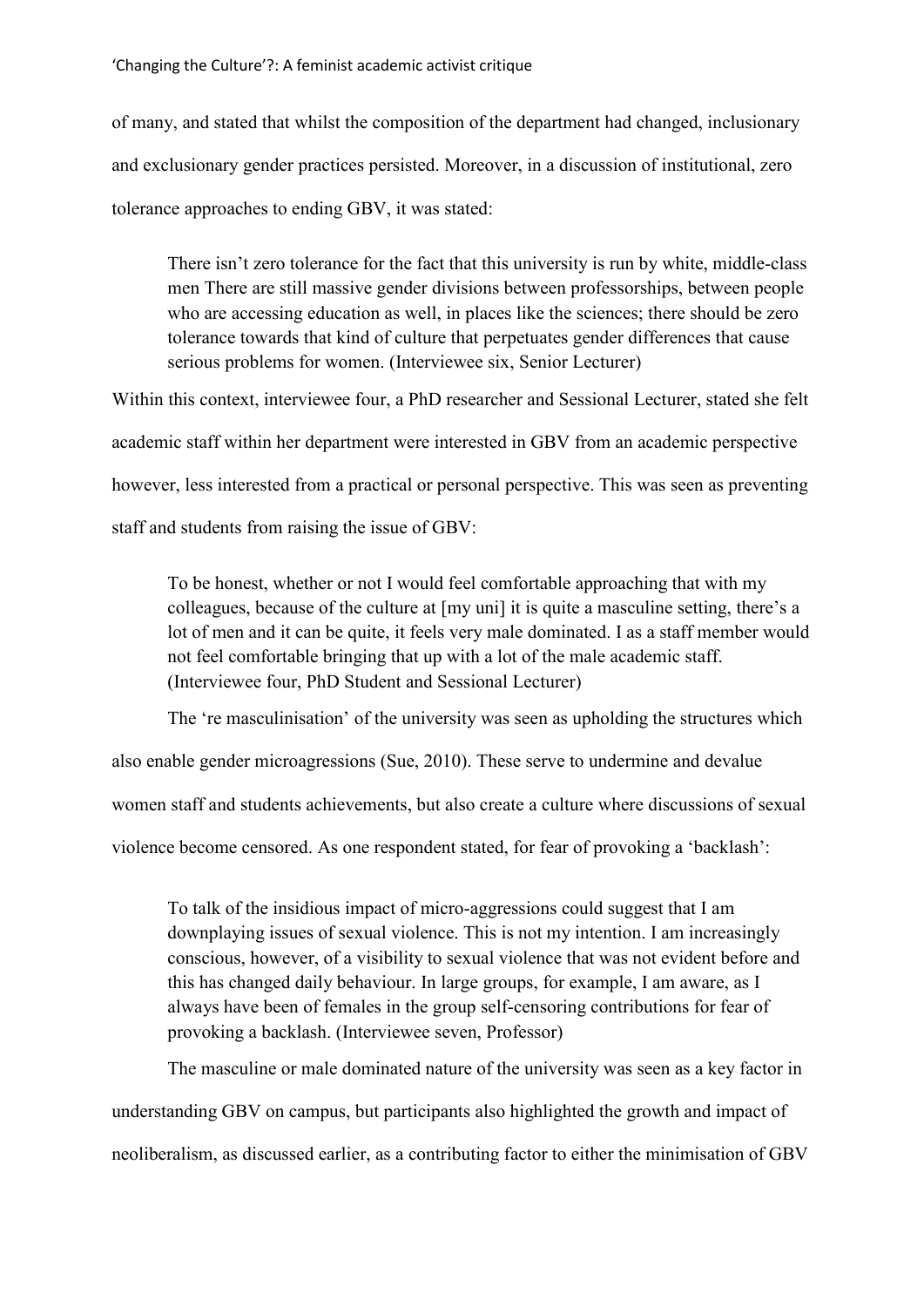as a priority, or the enabling of its occurrence. Several interviewees pointed to the idea of the university as a business, first and foremost, as a barrier to developing serious and robust pathways for support. The reputation of the university was instead frequently suggested as being the institutional priority, for example, interviewee five, a Senior Lecturer, suggested that there was a need for a dedicated student support officer specifically in place for dealing with GBV however, this was unlikely within her institution as:

that would be admitting there would be a problem, so that would be quite difficult to negotiate high up in the university. (Interviewee five, Senior Lecturer) Institutions were also seen as prioritising the creation or development of reporting mechanisms and zero tolerance policies, rather than encouraging any systematic attempts to change the culture around sexism and sexual violence. As Whitley and Page (2015) argue, mechanisms within universities relocate the problem of harassment, to the problem of women who complain about harassment. Discussing reporting mechanisms, one participant stated:

I am not sure that placing the onus on the recipient of the inappropriate behaviour is the best way forward… I would like to see more emphasis on the perpetrator of the action being called out by those around him or her. Such a culture shift would place the emphasis on all of us (students and academics) to be mindful of dynamics in a variety of situations (from the micro to the macro). (Interviewee seven, Professor)

Although there may be a focus on the creation and development of reporting mechanisms, this does not mean there is and improvement of the process for those making a report. Ahmed (2017a) explores the ways in which complaints are treated as potential damage (2017a), how a complaint about harassment can lead to more harassment and ultimately, how the gap between what is supposed to happen and what does happen is wide (Ahmed 2017b). Victims and survivors of gender-based violence may, willingly or unwillingly, take on the responsibility of instituting change. Whether this is through the process of reporting and raising a complaint, or in a broader activist role, the onus is often on victims and survivors to create the necessary changes. As Quinlan and Lusiak (2017: 232) point out, in their research,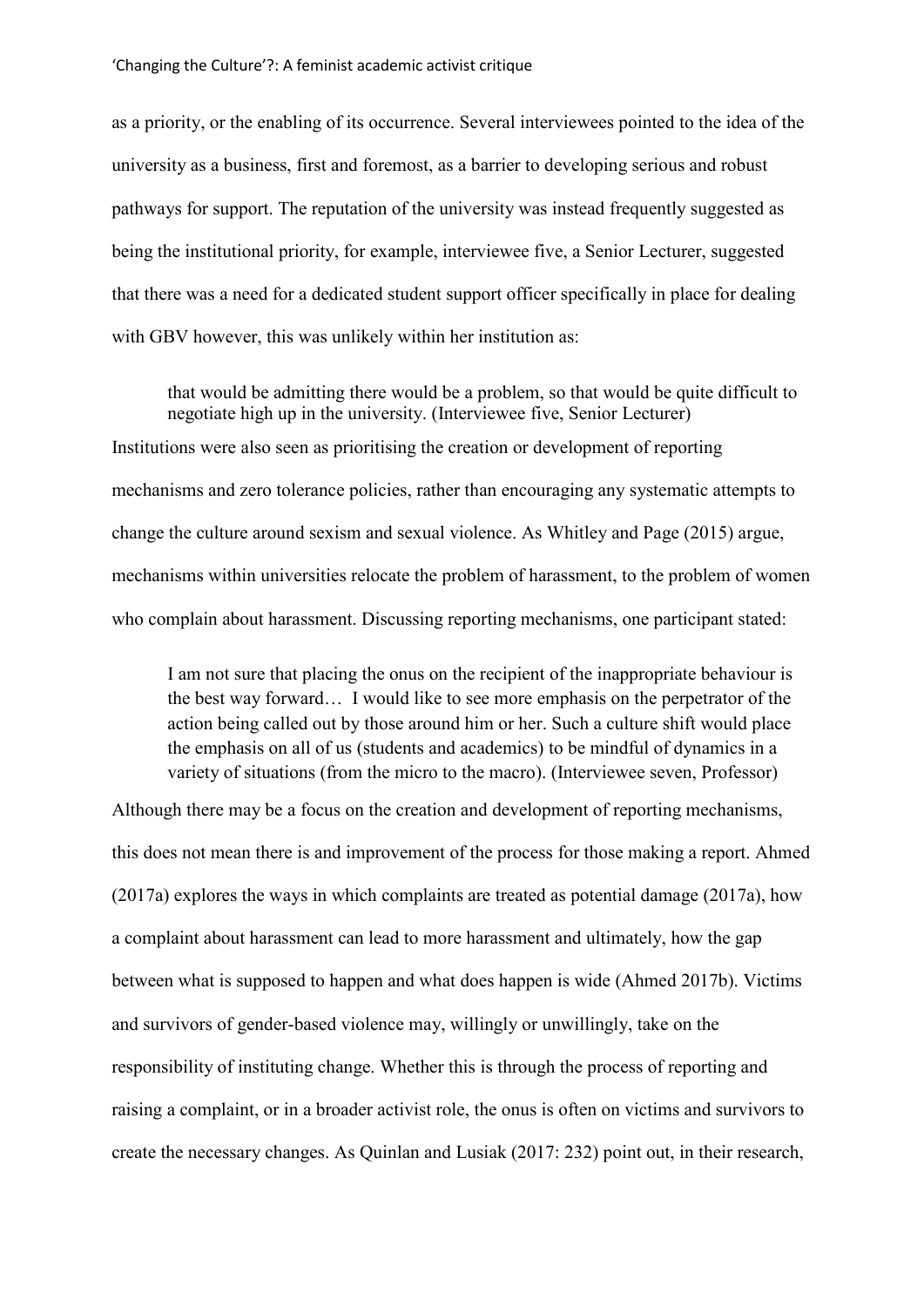'improvements to campus sexual assault response and prevention at the University of

Saskatchewan were achieved at the expense of the women that were assaulted'.

For several interviewees, GBV should be seen as a staff-student issue, rather than a solely intra-student problem. The point that much focus has been on intra-student problems, according to interviewees, highlights the university's capacity to hide the problematic behaviour of staff in order to protect the reputation of the university:

I mean I can name you three very renowned, in academic terms, male colleagues who had a reputation for that and managed to move with ease from one institution to the next and managed to commit the same offences and that is just in my knowledge. (Interviewee one, Professor)

Not only then is the power relationship between staff and students key, but also the

university's response when allegations are made:

I think it was at [named] University after there had been domestic violence by a lecturer against a student and the response was basically to silence it and let this guy keep working [….] the first step is not silencing it, which is the first thing that universities want to do for reasons which include having to then go through dismissal cases or disciplinary cases which means problems with unions and whatever else, but that has to be taken head on. (Interviewee six, Senior Lecturer)

Whitley and Page (2015: 52) discuss the 'institutional quiet', the institutional and legal

frameworks within HEIs that "enable sexism to remain out of sight, to conceal behaviour and

return the institution to a normalised state of affairs". As Ahmed (2017) and Phipps (2018)

argue, the institution must be 'polished' and flaws 'airbrushed' out.

Beyond reporting, participants questioned the focus on the development of zero tolerance policies. Such policies were seen as feeding into the neoliberal discourse of individualisation, placing responsibility upon one person, or one group of people, rather than addressing the institution's role in perpetuating gendered inequalities:

Zero tolerance is reactive: when somebody steps out of line, you respond to them. Being proactive, universities should be proactive in not having small-scale approaches to gendered violence but actually self-reflecting. Saying to themselves, what are we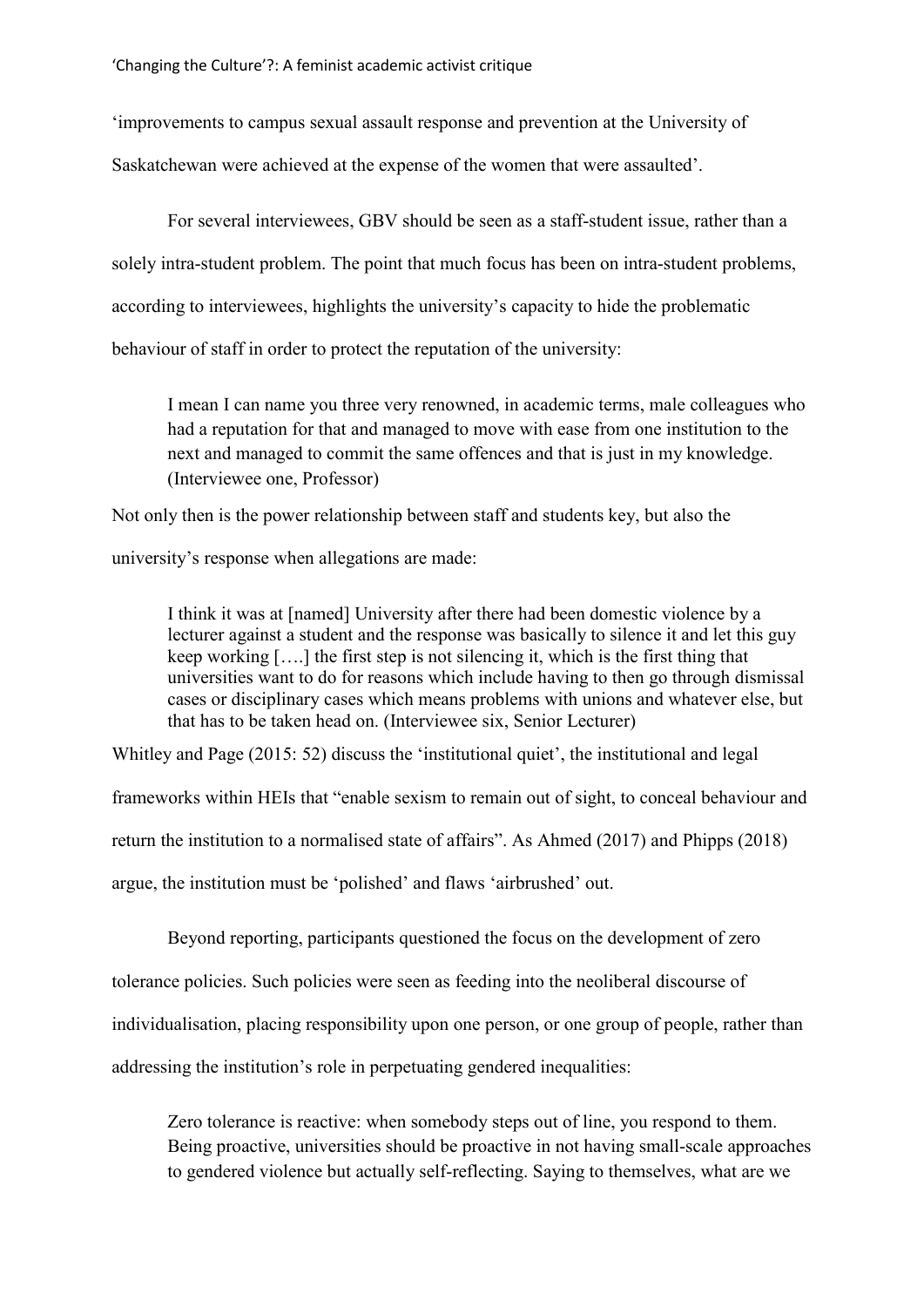doing that perpetuates gender inequalities, that facilitate patriarchal violences, and how do we make significant changes to them. (Interviewee six, Senior Lecturer) Participants were therefore interested in the ways in which zero tolerance policies, as well as reporting mechanisms and a focus on 'lad culture', as discussed above, serve to deflect attention away from the institution itself. The following section explores participant's experiences of working within their institutions, often working to create change around GBV at university. Individual experiences of creating change were often related back to the broader culture and structural inequalities within the institution, explored in the previous section. The culture within the institution was seen as impacting upon and hindering efforts to create change, the individual experiences presented below are therefore explored in consideration with these structural constraints.

## **The individual within the institution.**

Our broad interpretation of 'activism' includes the work, formally or informally, of teaching, supporting students, campaigning and everyday resistance around GBV. The neoliberal culture, with a focus on student satisfaction and evaluation of performance means that academic activism can be hindered, and respondents gave examples of students complaining lectures are 'biased' and politically motivated (Flood et al, 2013), which silences discussion of wider gendered inequalities and can create a culture where discussions of GBV become censored. One interviewee discussed her experiences of teaching in the area of GBV:

I was talking about the continuum of sexual violence… as soon as sexual violence [was] brought up, male students did not want to engage in that conversation and it makes it really difficult, and I think it makes female students feel those barriers like this is the response you're going to get when you talk to someone about sexual violence, so why should I come out and report it to someone in the university if this is what my colleagues are talking like. (Interviewee four, PhD student and Sessional Lecturer)

Beyond teaching, some participants questioned the usefulness of their own activist work in which they created prevention campaigns around sexual violence for the university: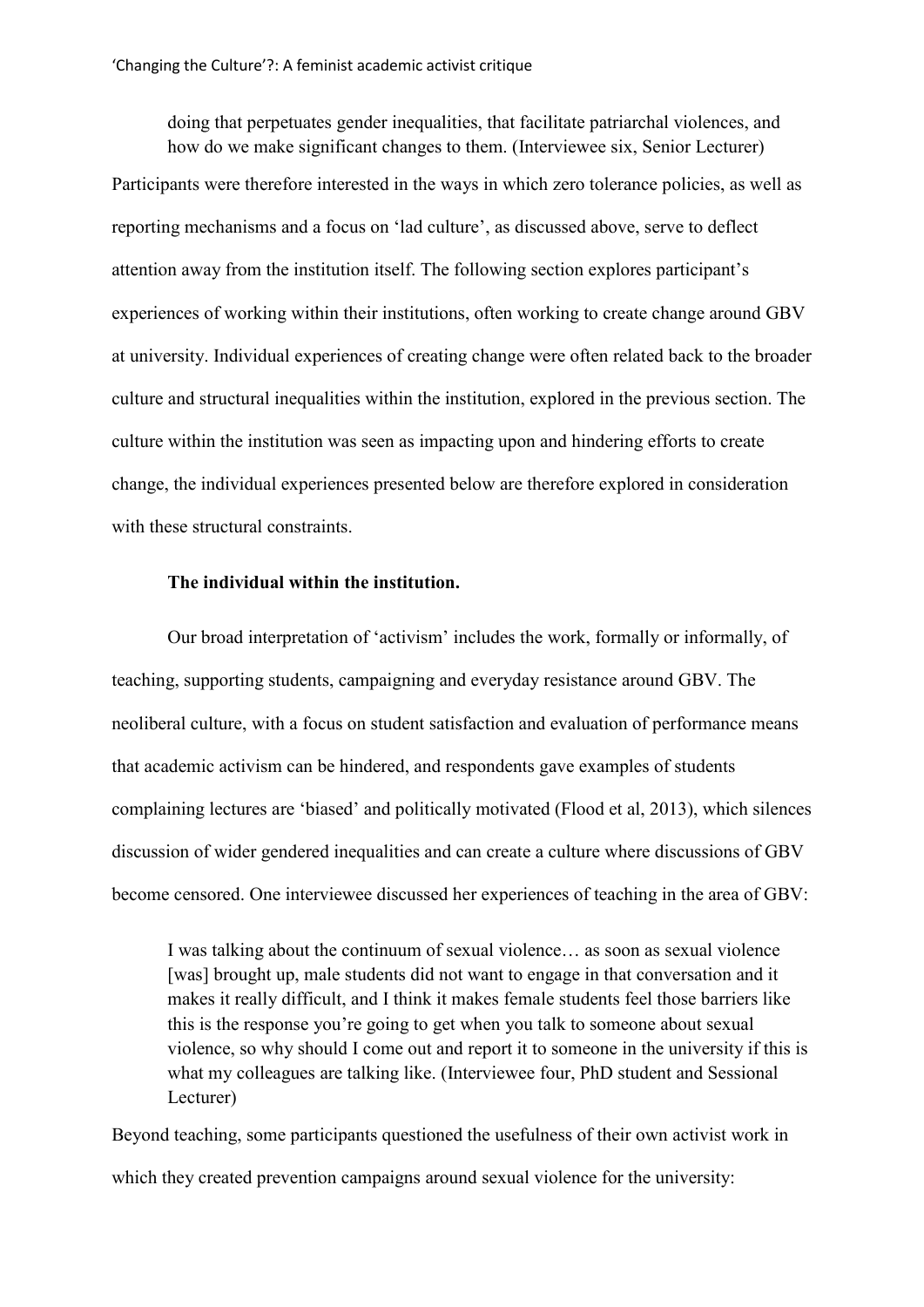I think a lot of the time it's like, we're doing this but actually is there any real value in it? Is it worthwhile? Potentially universities are scared. Whose interest is it to admit that sexual assault is engrained into a culture? Universities, higher education is a business, so is there a motivation for them to admit that acknowledge it? (Interviewee three, Senior Lecturer)

Another interviewee questioned the impact of her project aiming to combat sexism and GBV at university without wider departmental and university-wide support, she stated:

There are really passionate and dedicated people working in this area in the universities but it is often about the constraints that you have to work in. There are people really trying to make a difference, it is about resources. It's also about pockets of people doing things, but about them coming together, but in this department I didn't really have any [voluntary] support from the male colleagues. I didn't have any conflict, but I didn't have the support. (Interviewee ten, Lecturer)

Participants felt that the broader culture of the institution restricted the work that they were doing, whether that was teaching, or developing campaigns to improve knowledge on GBV at university. The stories told by interviewees overwhelmingly reflected this feeling, that they were continuing to work to challenge GBV in the institution, often without institutional support.

Supporting students who had experienced GBV was also a key theme for participants who were working to effect change within the institution. Whilst this form of support may not be always be considered activism, it is a role which our interviewees often undertook alongside working to effect change or, because they are visible in their activism and scholarship around GBV, they felt this possibly lead to more disclosures. Many interviewees expressed difficulty when trying to support students who had experienced GBV. Key issues were the lack of recognisable point of contact to direct the student to, a lack of knowledge within the Students' Union and internal support services referring students to external services despite them needing specific support from the university. One interviewee stated:

I have several times [provided support to students], and never had constructive help from the university. I have been lucky to know individuals in student support services who stepped in to help circumnavigate administrative tangles e.g. extensions/intermissions, but have not trusted student support services to be experts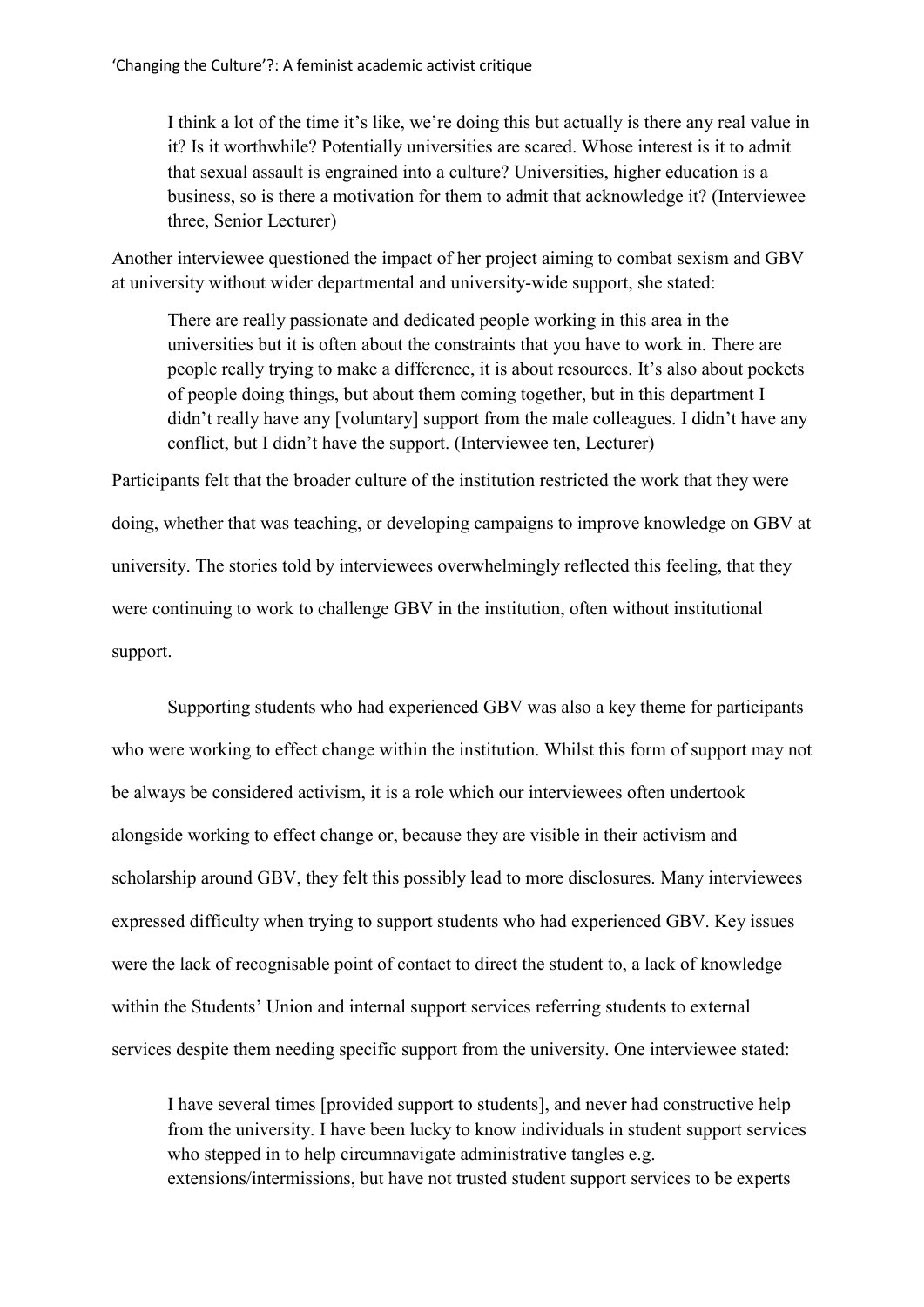on sexual violence so have always referred to women's specialist services instead. (Interviewee eight, Lecturer)

Interviewee seven, a Professor, also pointed out that she had previously provided support to students who had experienced some form of GBV but noted that support and commitment from the institution and staff members was minimal, stating:

I fear that the university is still rather avoiding the issue. Excellent work has taken place but those who have attended training and discussion groups have self-selected. (Interviewee seven, Professor)

Across the interviews, several participants highlighted similar issues, that it was only small numbers of staff who were involved in supporting students or trying to effect change on campus. Discrepancies across different departments and different subjects were explored. It was also suggested that it was one participants' feminist activism, and teaching on a module on sexual violence that lead students to report to her more often:

When I taught subjects that dealt directly with sexual violence, I would receive at least one report a semester. Students tended to identify you as a 'safe' person to report to. (Interviewee nine, Lecturer)

With modules in the area often taught by feminist academics, the assumption could be made that they are taking on the extra work of supporting students. Whilst interviewees did not necessarily see this as a negative part of their work, it was seen as extra work undertaken by particular groups of people, often younger women academics, within the university:

I mean it is very interesting that it is female academics. I believe young female academics are known to have an increased workload and I think this is one aspect of it [...] so I think that certainly in terms of the sex of the lecturer but also the age as well, that can impact on whether people are willing to talk to them. (Interviewee three, Lecturer)

One of the interviewees, who teaches and researches in GBV, as well as identifying herself as an activist, is clear in that she believes work in the area, whether it is support, or trying to make institutional changes, is often left to feminist academic staff. She states: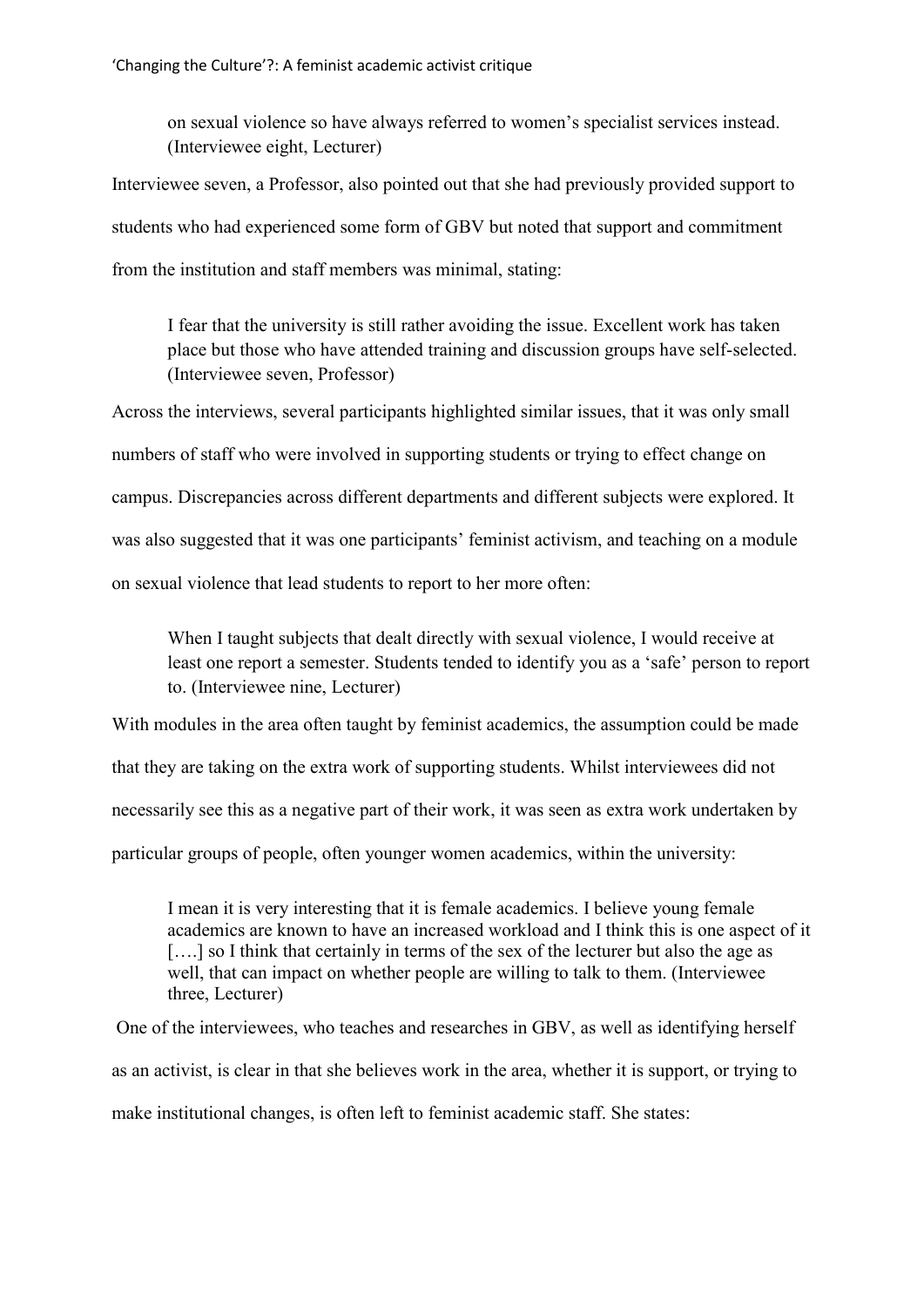It is left to me or you guys to do stuff that is localised, and that's really important, that has to be done but really, these places [universities] need to take a look at themselves. (Interviewee six, Senior Lecturer)

Working to effect change within the institution around GBV often means working to challenge power within the institution. Ahmed (2017a) highlights this in a discussion of the cost of raising a complaint and argues, 'power is maintained by increasing the cost of challenging power'. This was explored by interviewees in relation to challenging the culture, highlighted in the previous section, of neoliberalism and institutional sexism. Acker and Wagner (2017) argue neoliberalism's focus on competitiveness, individualism and managerialism disadvantage women and minority ethnic academics pursuing 'radical' research. This was a theme amongst interviewees; that radical voices were silenced and seen as 'trouble makers' (Grey, 2013), for example, one participant spoke of her experience of raising issues around GBV to senior management:

I've sat in rooms where I've been talked down by white men who run this university, and are Deans or whatever else, or dismissed as having radical ideas because I didn't want certain things to be dismantled that were important to students or staff. They are not willing to make changes that are actually wholesale, and they are not willing to consider how they'd change their knowledge into action. (Interviewee six, Senior Lecturer)

Interviewees, as discussed earlier, echoed the view that neoliberalism promotes the illusion of equality and meritocracy within universities, whilst upholding and reinforcing existing gender, and other, inequalities (David, 2014). The work of both supporting students experiencing GBV, and working with, (and against) the institution to institute cultural change, fell to those already active and working in this area. The implications of this for implementing meaningful 'cultural change' are discussed below.

# **Discussion**

Existing research, when considered alongside our own, highlights significant issues in the current national and individual level responses to the problem of GBV on campuses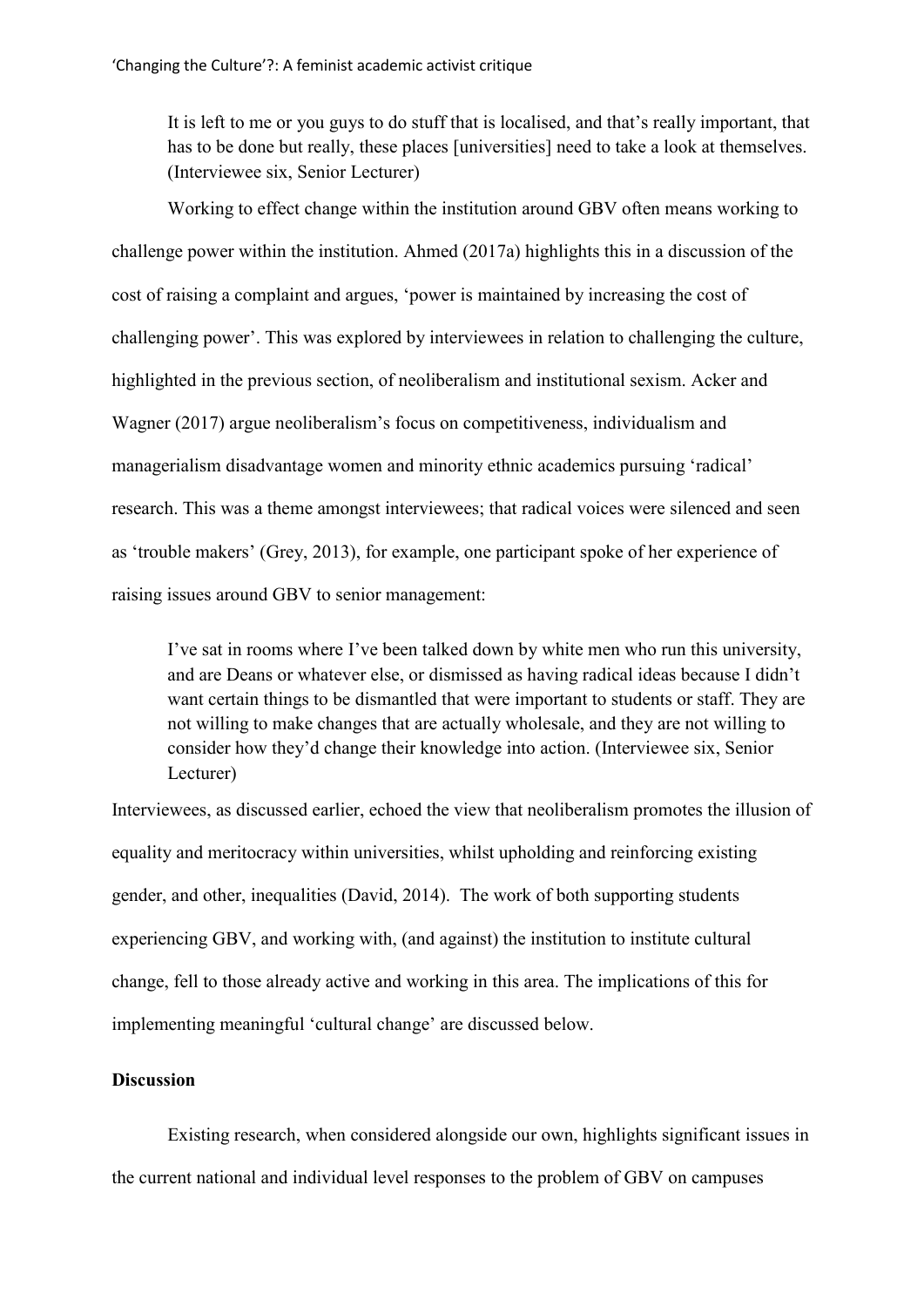(Jackson & Sundaram, 2015, Sundaram et al. 2017). Approaches which only address lad culture and develop zero tolerance policies and reporting mechanisms cannot be successful without tackling structural inequalities and the ways in which the university institution itself mitigates, perpetuates and enables GBV. This paper has highlighted the particular role academics play in working towards the elimination of GBV and supporting students who have experienced GBV whilst at university. They, in turn, have highlighted the need to consider the broader, structural context of the university which should be the focus in working towards cultural change.

The current focus on 'lad culture' arguably ascribes blame upon individuals, specifically individual male students, and places responsibility on individuals to change their behaviour, rather than tackling ingrained misogyny, sexism, and broader structural inequalities within the institution. Men are overwhelmingly perpetrators of GBV, including within student communities, and whilst this is not a point which should be ignored, the individualising nature of 'lad culture' discourse, can be used by institutions to deny the culpability of the university and the inherent structures which contribute to the problem. Initiatives which attempt to counter 'lad culture' among the student population are necessary, but should be undertaken alongside initiatives which challenge the masculine university, discourse and practice of staff members, university leaders and broader regulatory bodies. For example, in working towards transformational change, institutional commitment to a feminist analysis and therefore response to GBV is paramount. This would recognise the broader issue of sexism as violence, and for example, gender microaggressions as being part of a continuum of violence, which should addressed alongside other incidents.

Transformational cultural change cannot be achieved through zero tolerance policies which work mainly to protect the institution, to deflect responsibility and are tools of the neoliberal university. Once policies are approved and released the university has, in writing,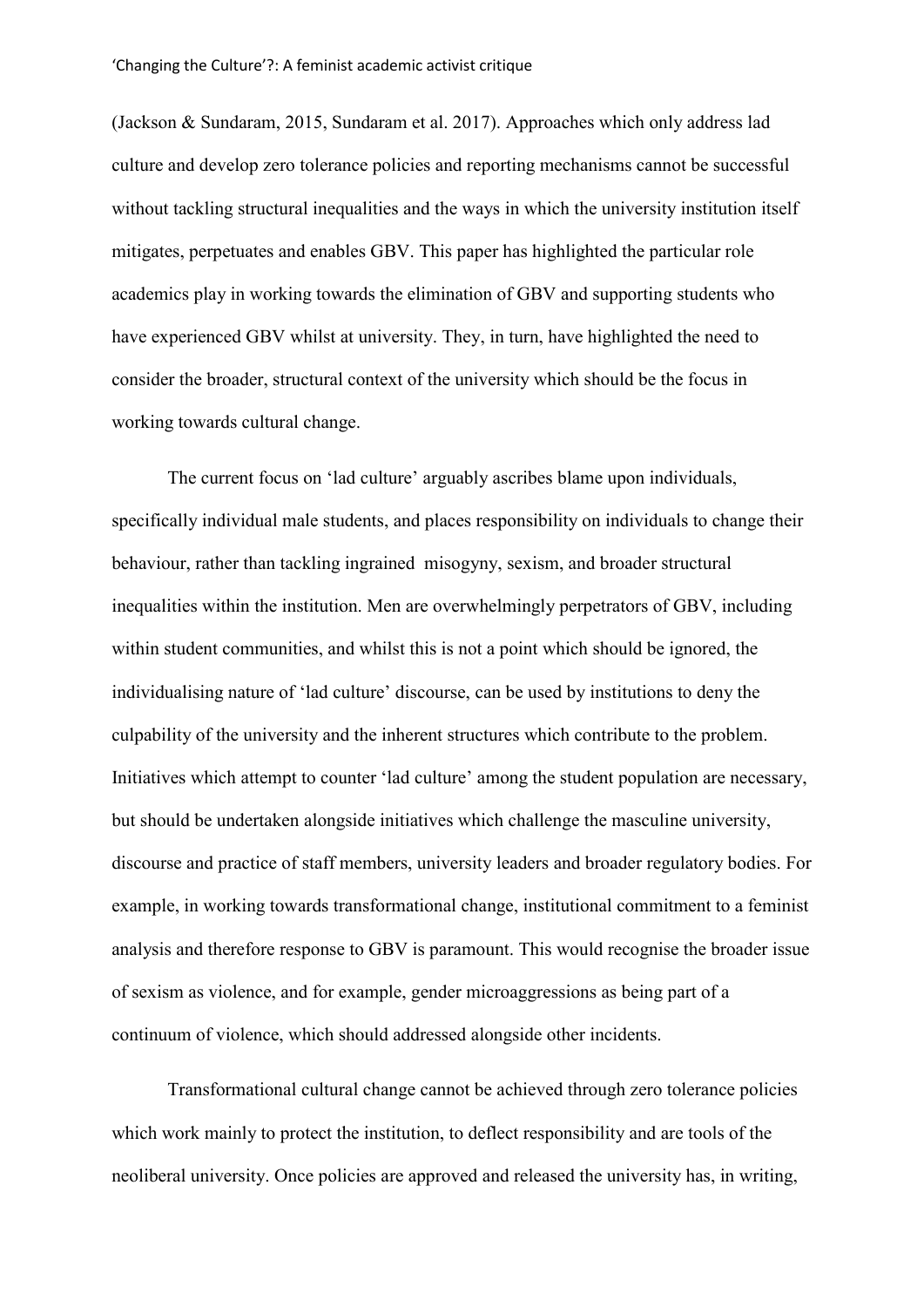condemned specific behaviours. This condemnation allows blame to be passed on to whomever/whatever is pinpointed in the policy document, for example 'lad culture', and again deflected away from the institution. Arguably, policy documents may be necessary, but they are not a complete solution and allow institutions to avoid serious interrogation into the institutional structures, discussed above, which enable GBV.

Responsibility, in terms of solutions to the problem of GBV, is also passed from the institution to individuals. Whilst campus activism is positive, feminists, students or academics, having to take on this role, without wider institutional support, is insensitive to the emotional labour involved in this (Hochschild, 2015). The fact that women academics do a disproportional amount of emotional labour is well documented (Berry and Cassidy, 2013; Grummell, et al, 2009) and there is a tension between feminist activists' commitment to transformational change and challenging GBV, and the constraints of the institutional cultures in which they work (Newman, 2013). Feminist commitment to structural change does not correspond with reactive, individual responses in the neoliberal academy. Moreover, within the neoliberal university, there is increasing pressure to publish, rising workloads and rising student numbers, as discussed above, this results in less time to undertake activist work. This reconciliation of politics, identity and organisational culture is particularly problematic when work and activism is co-opted, altered into a marketable format and presented in a way which is in line with neoliberal preoccupations, as discussed above. For this reason, a feminist theorising of GBV must be used to bring about cultural change, but at the same time finances and resources must be allocated to the issue through the employment of specialist coordinators, the financing of prevention work and the allocation of resources to student welfare services, so that the additional work does not fall to feminist academics.

Importantly, when talking of 'cultural change', the interplay of neoliberalism, sexism and the 'masculine university' must be recognised as the culture that needs altering in order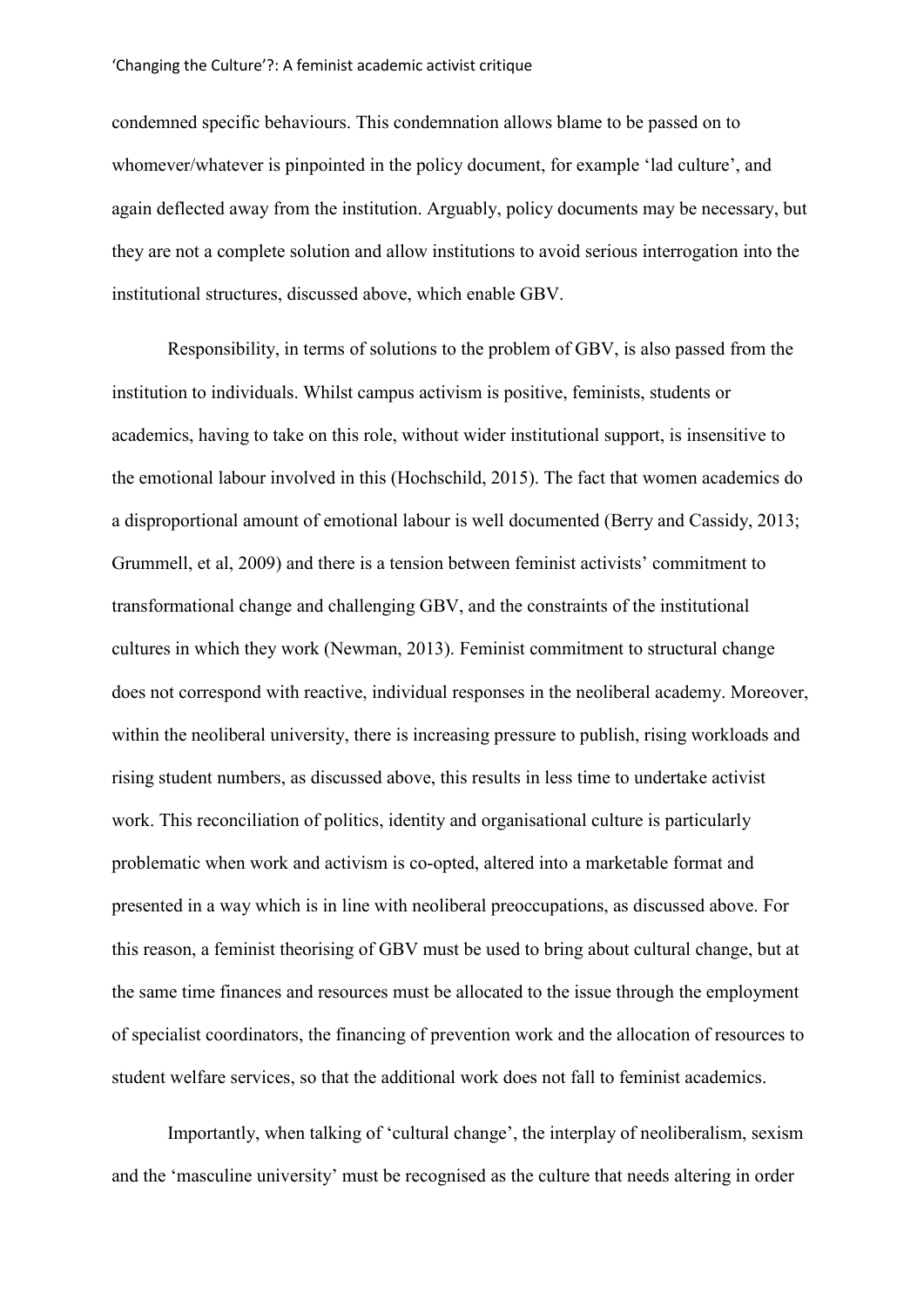to enable transformational cultural change. The academics interviewed within this research highlight these factors as hindering their work to create change on campus through silencing voices, labelling those voices as radical, deflecting responsibility away from the institution and ultimately leaving the academics to do the hard work of trying to create change, without providing institutional support for this work. Transformational cultural change must also focus on broader inequalities, such as, universities still being seen as inaccessible by many working class students and individuals from minority ethnic communities disproportionately experiencing adverse outcomes at university (Pilkington, 2015). Acknowledging a problematic culture is a positive step and whilst phrases like 'changing the culture' might seem like strong statements, they are futile if the highlighted problematic culture is always directed outward, from the university (or regulatory body), to students (or individual universities). Instead, universities must look inward, to the structures and processes, highlighted by our interviewees, which underpin and enable the interlinked issues of GBV, sexism, exclusion and inequalities more broadly, whilst at the same time, hindering efforts for radical, transformational cultural change.

## **Conclusion**

The Universities UK report marked a turning point in UK universities' responses to GBV and a wealth of postive initiatives continue to be developed. However, the broader neoliberal agenda, alongside the persistence of misogyny and patriarchy, within HEIs minimises possibilities for true cultural change. When we think about transforming campus cultures for the purposes of eradicating GBV, the focus should be not solely on incidents of GBV, but on the broader misogynistic and neoliberal culture. Specifically, feminist analysis and insights, which place wider experiences of GBV on a continuum and within the context, institutionally and individually, of power and control are key to transformation change. Additionally, the broader culture of neoliberalism, which minimises opportunities for radical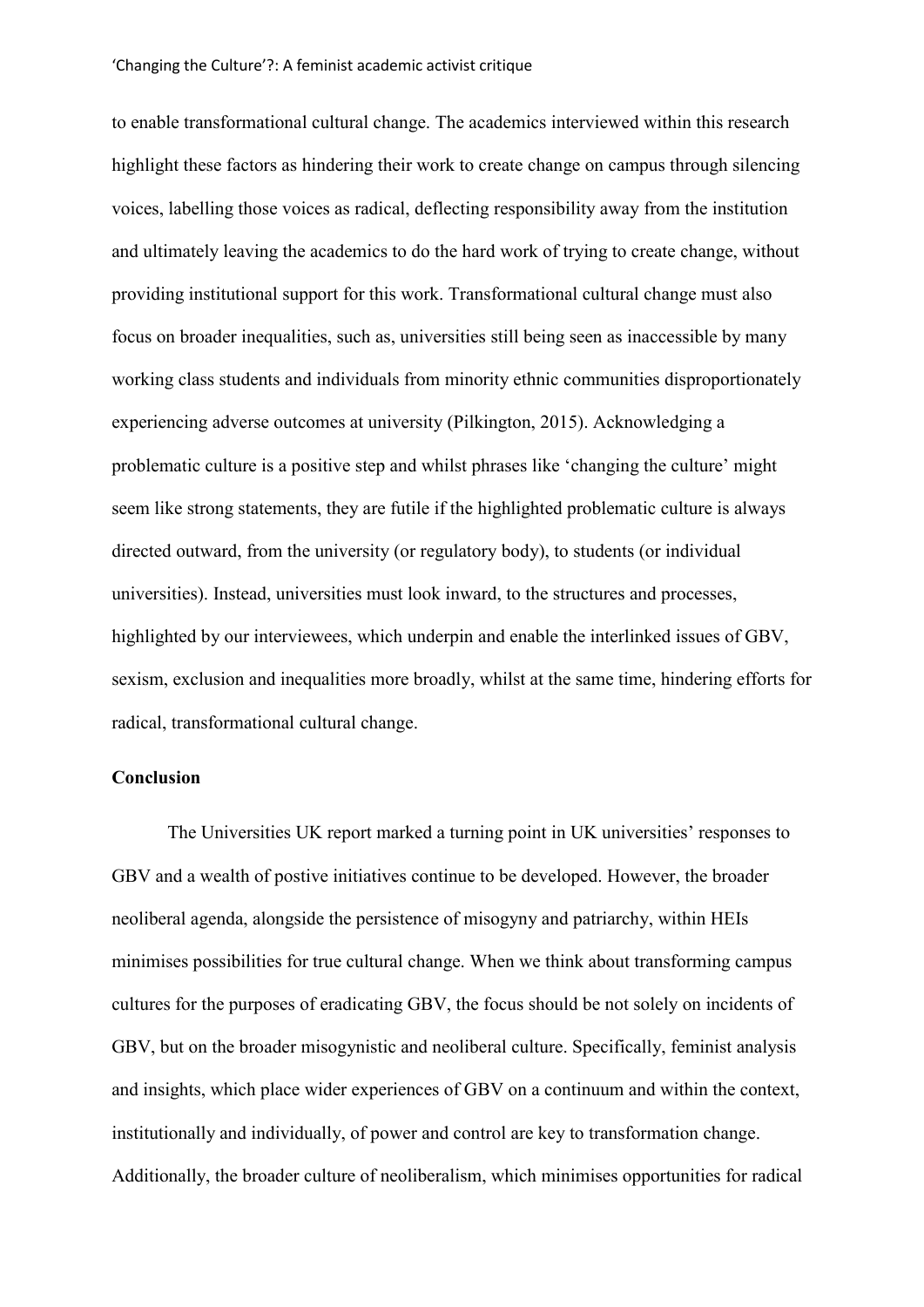cultural change and silences feminist voices which call for such changes must be a focus for further activism. Transforming the culture cannot be achieved by only focusing only on eradicating incidents of GBV, but through analysing the broader issue of sexism, its intersections with further structural issues such as race and class, and working towards the eradication of these structures within a feminist framework.

## **Reference list**

- Acker, S and Wagner, A (2017) Feminist scholars working around the neoliberal university *Gender and Education,* 23, 1-20, DOI: 10.1080/09540253.2017.1296117
- Ahmed, S. (2005) The non-performativity of anti-racism, *Borderlands e-journal,* 5(3), Available from:

[http://www.borderlands.net.au/vol5no3\\_2006/ahmed\\_nonperform.htm](http://www.borderlands.net.au/vol5no3_2006/ahmed_nonperform.htm)

- Ahmed, S. (2017a, August 9th) A Complaint Biography [Blog post] Retrieved from: <https://feministkilljoys.com/2017/08/09/a-complaint-biography/>
- Ahmed, S. (2017b, November  $10<sup>th</sup>$ ) Complaint as Diversity Work [Blog post] Retrieved from: <https://feministkilljoys.com/2017/11/10/complaint-as-diversity-work/>
- Anderson, C. (2016, March 9) 'With a student loan in hand and offers on drinks readily available, alcohol can affect young people more than they think', *The Independent.*  Retrieved from: [http://www.independent.co.uk/student/student-life/health/drinking](http://www.independent.co.uk/student/student-life/health/drinking-culture-at-university-are-students-taking-their-health-for-granted-too-young-a6921151.html)[culture-at-university-are-students-taking-their-health-for-granted-too-young](http://www.independent.co.uk/student/student-life/health/drinking-culture-at-university-are-students-taking-their-health-for-granted-too-young-a6921151.html)[a6921151.html](http://www.independent.co.uk/student/student-life/health/drinking-culture-at-university-are-students-taking-their-health-for-granted-too-young-a6921151.html)
- Banyard, V. L. (2011) Who will help prevent sexual violence: Creating and ecological model of bystander intervention, *Psychology of Violence,* 1(3), 216.
- Berry, K. E and Cassidy, S. F. (2013) Emotional labour in university lecturers : considerations for higher education institutions *Journal of Curriculum and Teaching*  $2(2)$ ,  $22-36$ .
- Blyther, S., Wilkes, L., Jackson, D. and Halcomb, E. (2013) The challenges of being an insider in storytelling research, *Nurse Researcher,* 21(1), 8-12.
- Boring, A (2017) Gender biases in student evaluations of teaching, *Journal of Public Economics*, 145, 27-41.
- Boyle, K.M., Barr, A. and Clay-Warner, J. (2017) 'The Effects of Feminist Mobilization and Women's Status on Universities' Reporting of Rape', *Journal of School Violence,*  16(3), 317-330.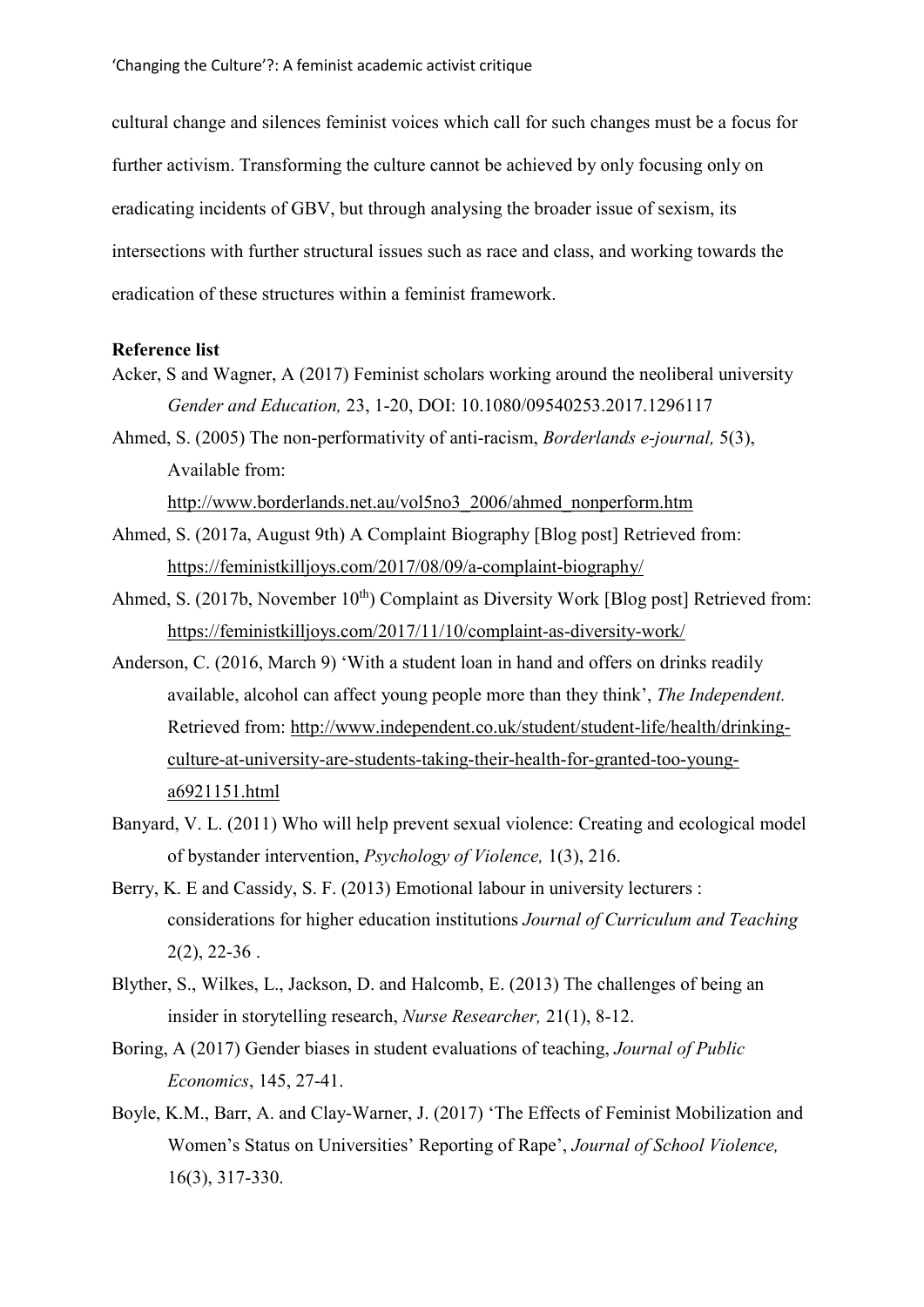- Bumiller, K. (2008) *In An Abusive State: How neoliberalism appropriated the feminist movement against sexual violence.* London: Duke University Press.
- Braun V. and Clarke V. (2006). Using thematic analysis in psychology. *Qualitative Research in Psychology*, 3, 77-101. doi:10.1191/1478088706qp063oa
- Canning, V (2017) *Gendered Harm and Structural Violence in the British Asylum System*  London, Routledge.
- Cassidy, W., & Jackson, M. (2005). The need for equality in education: An intersectionality examination of labelling and zero tolerance practices. *McGill Journal of Education*, 40(3), 445–466.
- Changing Universities Cultures (2016, October 21) *Statement from USVReact and CHUCL on Universities UK Task Force Report*, Retrieved from: <https://chucl.com/2016/10/21/uukstatement/>
- Cobb, N. and Godden-Rasul, N. (2017) Campus Feminisms: A Conversation with Jess Lishak, Women's Officer, University of Manchester Students' Union, 2014-2016. *Feminist Legal Studies,* 1-24. <https://doi.org/10.1007/s10691-017-9344-1>

Connell, R. (2005) *Masculinities* Second Edition. Cambridge: Polity Press.

- Cornwall, A., Gideon, J. and Wilson, K. (2008) Introduction: Reclaiming Feminism: Gender and Neoliberalism, *IDS Bulletin,* 39(6), 1-9.
- Coughlan, S. (2017, November 10) 'Universities to be warned over misleading adverts' *BBC News.* Retrieved from:<http://www.bbc.co.uk/news/education-41931610>
- Crwaley, S.L., Lewis, J.E. and Mayberry, M. (2008) Introduction: Feminist Pedagogies in Action: Teaching beyond disciplines, *Feminist Teacher,* 19(1), 1-12.
- David, M (2014) *Feminism, gender and universities: Politics, passion and pedagogies*, Farnham: Ashgate.
- Eschle, C. and Maiguashca, B. (2006) Bridging the Academic/Activist Divide: Feminist activism and the teaching of global politics, *Journal of International Studies,* 35(1), 119-137.
- Fonow, M. and Cook, J. A. (1991) *Beyond Methodology: Feminist scholarship as lived research,* Indianapolis: Indiana University Press.

Grey, S. J (2013) Activist Academics: what future? *Policy Futures in Education,* 11(6), 700- 711.

Grummell, B, Devine, D & Lynch, K (2009) The care-less manager: gender, care and new managerialism in higher education, *Gender and Education,* 21(2), 191-208.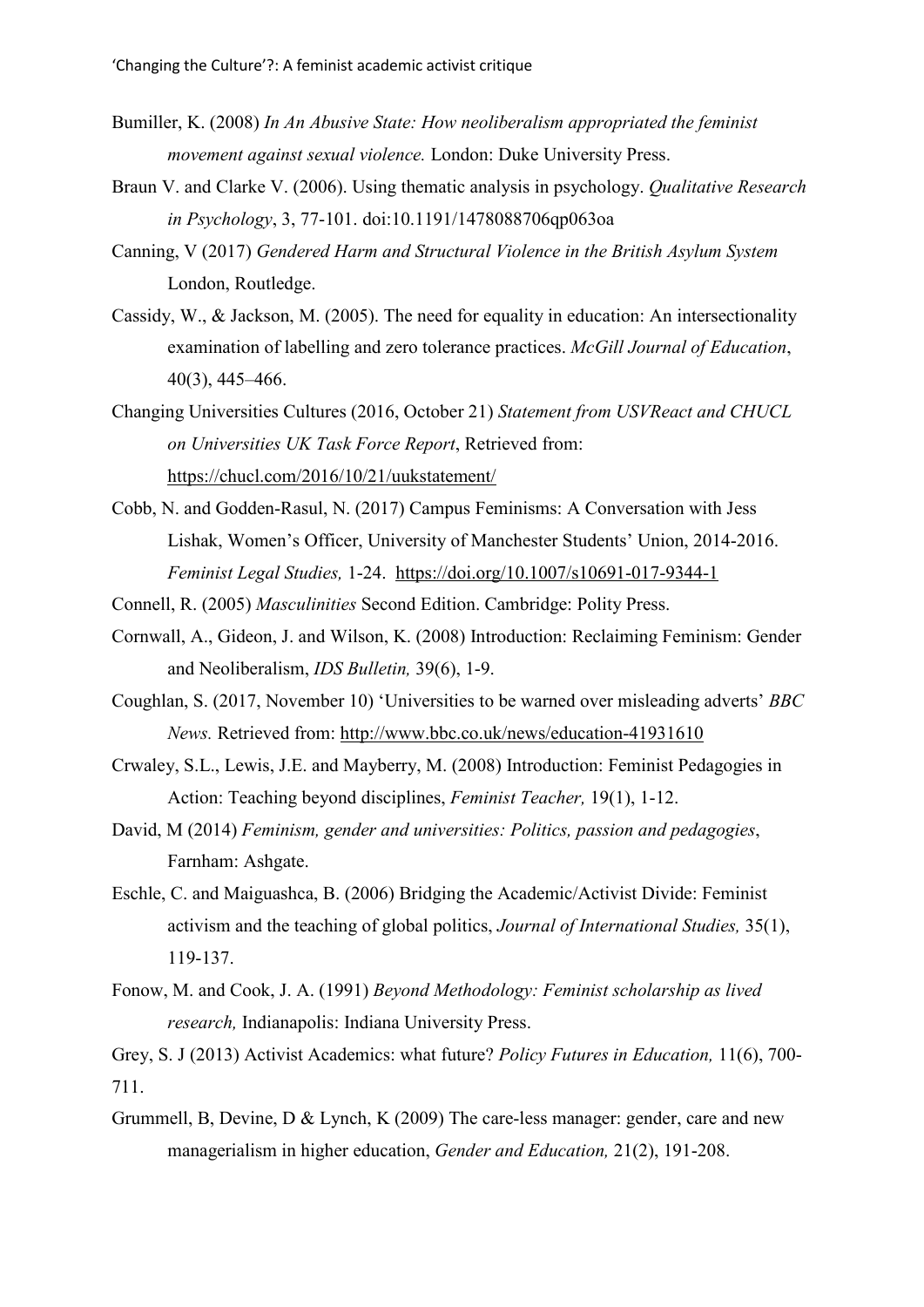- Flood, M, Martin, B & Dreher, T (2013) *Combining academia and activism*, Australian Universities Review, 55(1), 17-26.
- Hilton, E. (2013, May 8) Is "'lad culture'" causing a surge in student feminist societies? *The Guardian.* Retrieved from: [https://www.theguardian.com/education/2013/may/08/lad](https://www.theguardian.com/education/2013/may/08/lad-culture-student-feminism)[culture-student-feminism](https://www.theguardian.com/education/2013/may/08/lad-culture-student-feminism)
- Hochschild, A. R. (2015) *The Managed Heart,* London: University of California Press.
- hooks, b. (1994) *Teaching to Transgress: Education as the practice of freedom.* London: Routledge.
- Jackson, C., & Sundaram, V. (2015) Is 'lad culture' a problem in higher education? Exploring the perspectives of staff working in UK universities. *International Conference on Research into Higher Education,* 1-8.
- Leathwood, C., and V. Hey. (2009) Gender/ed Discourses and Emotional Sub-Texts: Theorising Emotion in UK Higher Education, *Teaching in Higher Education,* 14 (4), 429–440. doi: 10.1080/13562510903050194
- Lewis, R., Marine, S. and Kenney, K. (2016) "I get together with my friends and try to change it": Young feminist students resists "laddism", "rape culture" and "everyday sexism", *Journal of Gender Studies,* 1-17.
- Lipton, B. and Mackinlay, L. (2017) *We Only Talk Feminist Here: Feminist academics, voice and agency in the neoliberal university,* Springer.
- Mackay, J., Wolfe, U. and Rutherford, A. (2017) Collective Conversations, Collective Action in E. Quinlan, A. Quinlan, C. Fogel and G. Taylor (eds.) *Sexual Violence at Canadian Universities.* Ontario: Wilfrid Laurier Press.
- MacNell, L., Driscoll, A. and Hunt, A. N. (2015) What's in a Name? Exposing Gender Bias in Student Ratings of Teaching, *Innovative Higher Education,* 40(4), 291-303.
- Mauthner, N., and Edwards, R. 2010. Feminist Research Management in Higher Education in Britain: Possibilities and Practices, *Gender, Work & Organization,* 17 (5), 481–502. doi: 10.1111/j.1468-0432.2010.00522.x
- McAlpine, S. (2012, February 5) Unilad: an entire culture summed up in one hideous website, *The F Word.* [Blog post]. Retrieved from: [https://www.thefword.org.uk/2012/02/unilad\\_an\\_entir](https://www.thefword.org.uk/2012/02/unilad_an_entir)
- Mohanty, C. (2013) Transnational Feminist Crossings: On Neoliberalism and Radical Critique, *Signs: Journal of Women in Culture and Society,* 38(4), 967-991.
- Morrison, A. (2017) The Responsibilised Consumer: Neoliberalism and English Higher Education Policy, *Cultural Studies - Critical Methodologies,* 17(3), 197-204.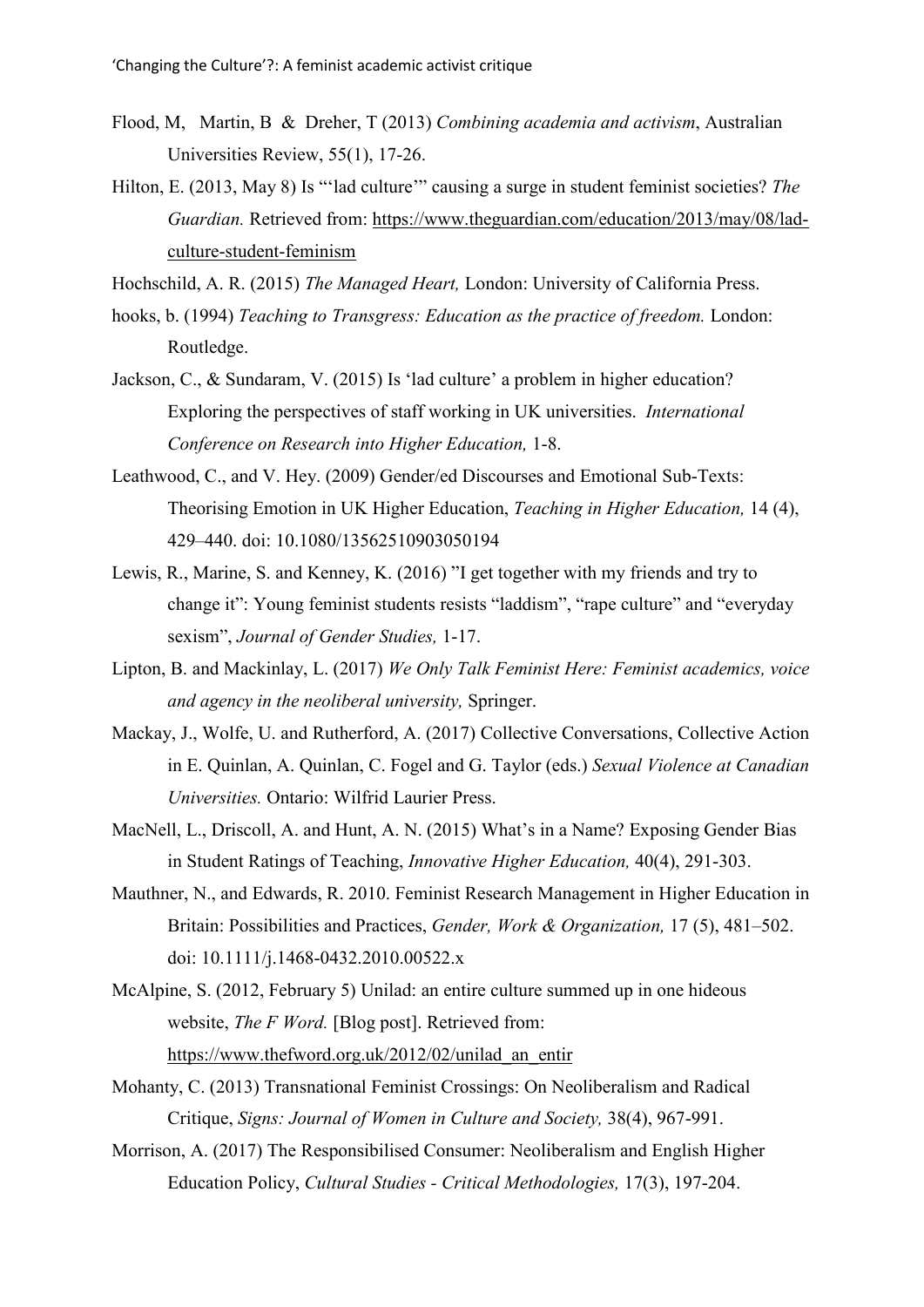- National Union of Students (2010) *Hidden Marks: A study of women students' experiences of harassment, stalking, violence and sexual assault.* London: NUS.
- Newman, J (2013) Spaces of Power: Feminism, Neoliberalism and Gendered Labor, *Social Politics: International Studies in Gender, State & Society*, 20(2), 200–221.
- O'Neill, M. (2014) The Slow University Work, Time and Well-Being [Online] *Discover Society,* 9. Retrieved from: [https://discoversociety.org/2014/06/03/the-slow](https://discoversociety.org/2014/06/03/the-slow-university-work-time-and-well-being/)[university-work-time-and-well-being/](https://discoversociety.org/2014/06/03/the-slow-university-work-time-and-well-being/)
- Olssen, M. and Peters, M. A. (2005) 'Neoliberalism, higher education and the knowledge economy: from the free market to knowledge capitalism', *Journal of Education Policy,* 20(3), 313-345.
- Phipps, A. (2017) (Re)theorising laddish masculinities in higher education, *Gender and Education,* 29(7), 815-830.
- Phipps, A. and Young, I. (2015) '"Lad Culture" in higher education: agency in the sexualisation debates', *Sexualities,* 18(4), 459-479.
- Phipps, A. and Young, I. (2014) Neoliberalisation and "'lad cultures" in Higher Education, *Sociology,* 49(2), 305-322.
- Phipps, A. and Young, I. (2013) That's What She Said: Women students' experiences of 'lad culture' in higher education. London: National Union of Students.
- Pilkington, A. (2015) The Declining Salience of Race Equality in Higher Education Policy in *Aiming Higher: Race, Inequality and Diversity in the Academy,* 8-10, London: Runnymede Trust.
- Richardson, D. and Beer, J. (2017) Letters Universities' drive to tackle sexual harassment, *The Guardian,* Retrieved from: [https://www.theguardian.com/world/2017/mar/07/universities-drive-to-tackle-sex](https://www.theguardian.com/world/2017/mar/07/universities-drive-to-tackle-sex-harassment)[harassment](https://www.theguardian.com/world/2017/mar/07/universities-drive-to-tackle-sex-harassment)
- Quinlan, E. and Lasiuk, G. (2017) The Coalition Against Sexual Assault: Activism then and now at the university of Saskatchewan, in E. Quinlan, A. Quinlan, C. Fogel and G. Taylor (eds.) *Sexual Violence at Canadian Universities.* Ontario: Wilfrid Laurier Press.
- Sanghani, R. (2014, February 24) Can universities get rid of boozy, sexist 'lad culture'? *The Telegraph.* Retrieved from: [http://www.telegraph.co.uk/women/womens](http://www.telegraph.co.uk/women/womens-life/10657789/Sexist-lad-culture-can-British-universities-ever-get-rid-of-it.html)[life/10657789/Sexist-lad-culture-can-British-universities-ever-get-rid-of-it.html](http://www.telegraph.co.uk/women/womens-life/10657789/Sexist-lad-culture-can-British-universities-ever-get-rid-of-it.html)
- Sue, D. W. (2010) *Microaggressions in everyday life: Race, gender and sexual orientation,* Hoboken, NJ: Wiley.